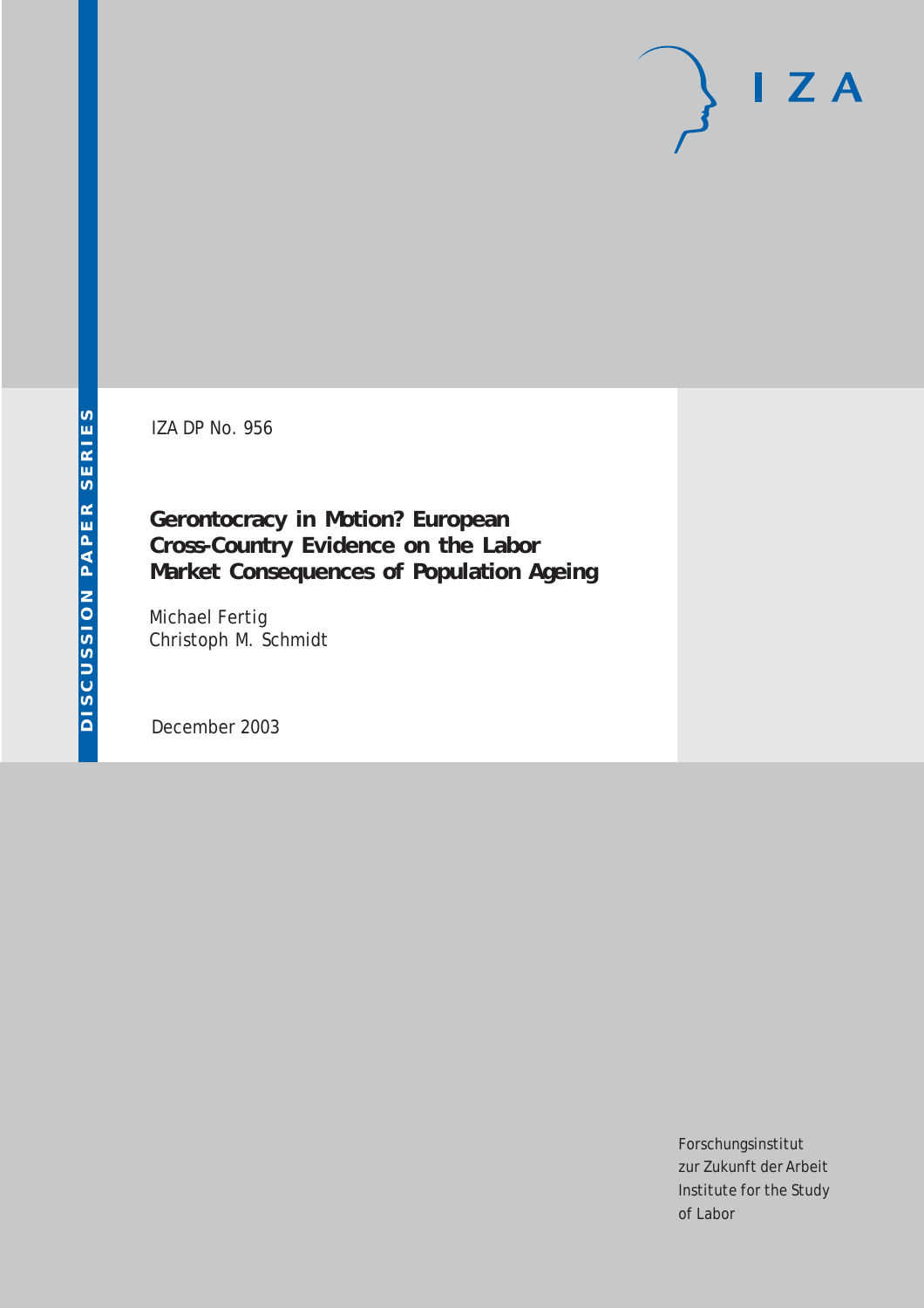# **Gerontocracy in Motion? European Cross-Country Evidence on the Labor Market Consequences of Population Ageing**

### **Michael Fertig**

*RWI Essen and IZA Bonn* 

### **Christoph M. Schmidt**

*RWI Essen, Ruhr University Bochum, CEPR and IZA Bonn* 

Discussion Paper No. 956 December 2003

IZA

P.O. Box 7240 D-53072 Bonn **Germany** 

Tel.: +49-228-3894-0 Fax: +49-228-3894-210 Email: [iza@iza.org](mailto:iza@iza.org)

This Discussion Paper is issued within the framework of IZA's research area *The Future of Labor.* Any opinions expressed here are those of the author(s) and not those of the institute. Research disseminated by IZA may include views on policy, but the institute itself takes no institutional policy positions.

The Institute for the Study of Labor (IZA) in Bonn is a local and virtual international research center and a place of communication between science, politics and business. IZA is an independent, nonprofit limited liability company (Gesellschaft mit beschränkter Haftung) supported by Deutsche Post World Net. The center is associated with the University of Bonn and offers a stimulating research environment through its research networks, research support, and visitors and doctoral programs. IZA engages in (i) original and internationally competitive research in all fields of labor economics, (ii) development of policy concepts, and (iii) dissemination of research results and concepts to the interested public. The current research program deals with (1) mobility and flexibility of labor, (2) internationalization of labor markets, (3) welfare state and labor market, (4) labor markets in transition countries, (5) the future of labor, (6) evaluation of labor market policies and projects and (7) general labor economics.

IZA Discussion Papers often represent preliminary work and are circulated to encourage discussion. Citation of such a paper should account for its provisional character. A revised version may be available on the IZA website ([www.iza.org](http://www.iza.org/)) or directly from the author.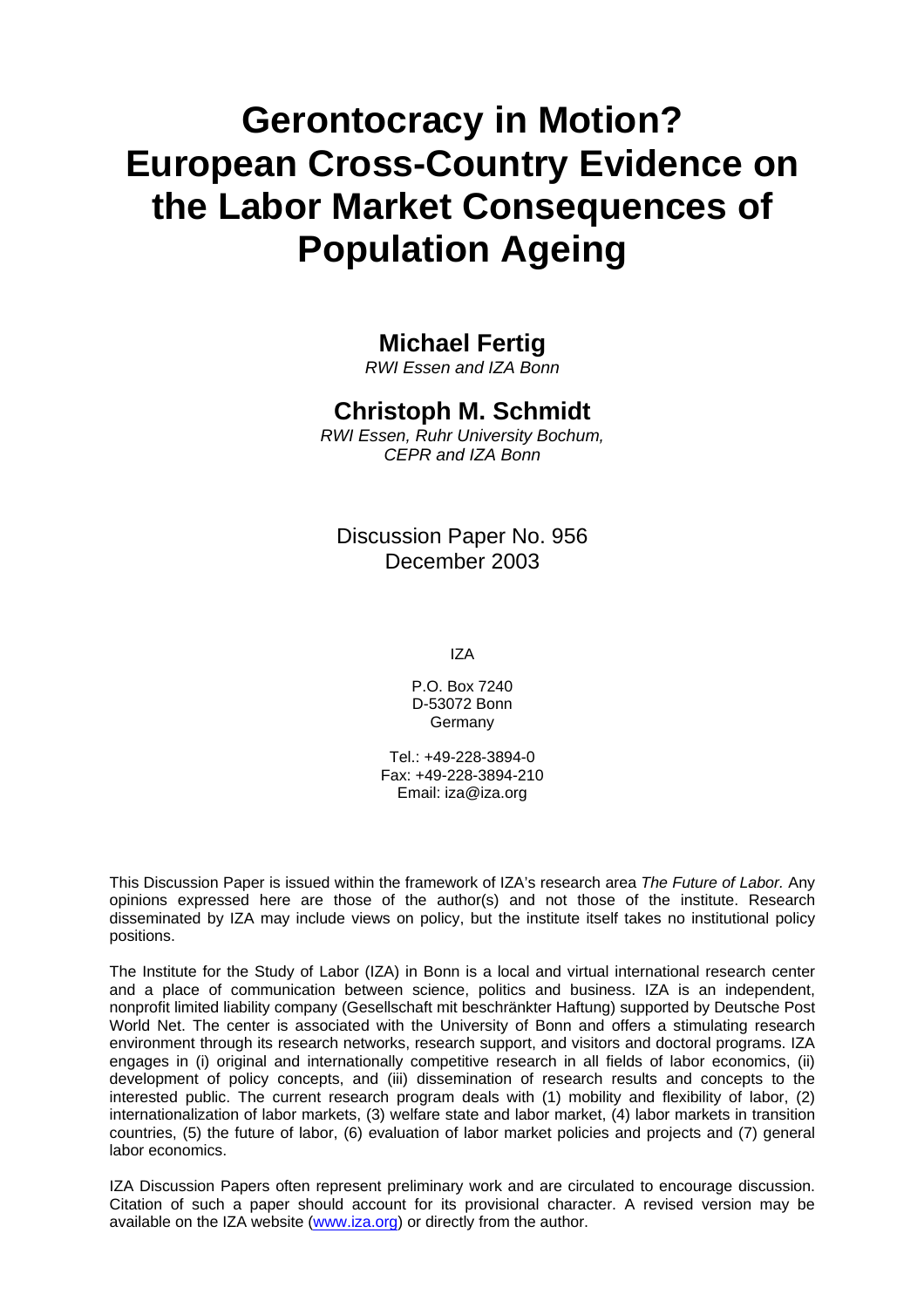IZA Discussion Paper No. 956 December 2003

## **ABSTRACT**

### **Gerontocracy in Motion? European Cross-Country Evidence on the Labor Market Consequences of Population Ageing**[∗](#page-2-0)

Taking a European cross-country perspective, this paper addresses the most important issues in the nexus of population ageing and labor markets. We start from a descriptive overview of the demographic change currently shaping European societies. The subsequent section intensively discusses the potential consequences of these demographic processes for and interdependencies with the labor market situation in Europe. We place particular emphasis on the issue of non-competitive wage setting. In our empirical application we demonstrate that moderately large birth cohorts seem to experience lower employment rates, but also that education investments might be able to mitigate these consequences, and that the relative economic success of large cohorts might even be disproportionately positive. Finally, in the concluding section we review possible policy options for coping with the consequences of population ageing.

JEL Classification: J11, J21

Keywords: demographic change, cohort size, unemployment

Corresponding author:

 $\overline{a}$ 

Christoph M. Schmidt Rheinisch-Westfälisches Institut für Wirtschaftsforschung (RWI-Essen) Hohenzollernstr. 1-3 45128 Essen Germany Fax: +49 201 8149 236 Email: [schmidt@rwi-essen.de](mailto:schmidt@rwi-essen.de)

<span id="page-2-0"></span><sup>∗</sup> The authors are grateful to Adam Strzyz and Anette Hermanowski for valuable research assistance, and to Robert Wright and the participants of the Scotecon-Conference "Scotland's Demographic Challenge", University of Stirling June 2003, for their comments.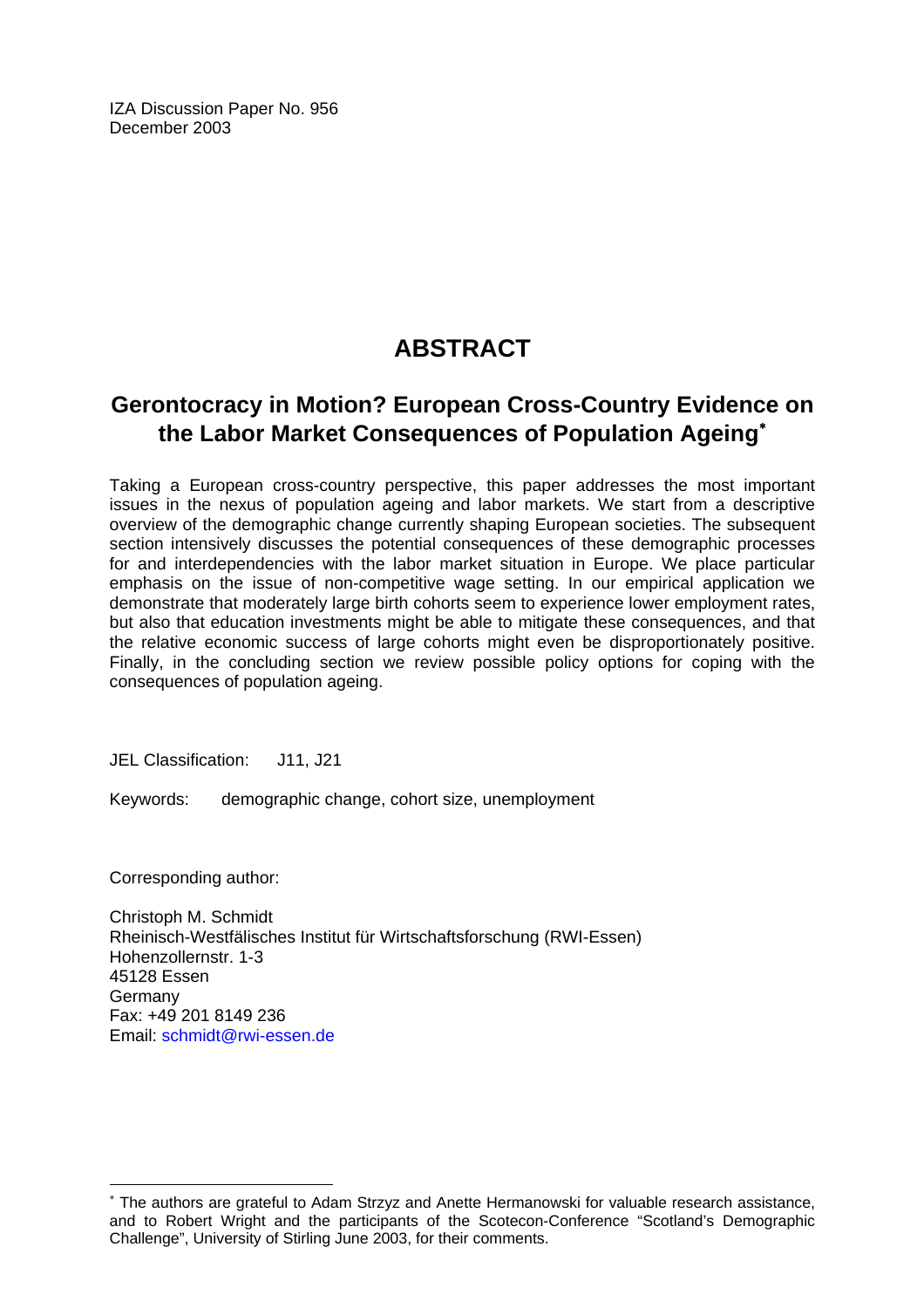### **1. Introduction**

European economic and political integration and an intense immigration experience have been important factors in the development of European societies in the second half of the past century. Undoubtedly, though, the most dramatic influence on European demographics has been exerted by post-war baby booms and the subsequent baby busts, leading to massive changes in the population age structure of all European countries. Yet, while the baby boom cohorts have moved through the age pyramid like a tidal wave, declining fertility has caused a stable trend, population ageing.

Throughout the last decades, and recently at an accelerating pace, this phenomenon has transformed the composition all European societies to a considerable extent. Without exception the demographic change associated with population ageing induces long-term societal challenges for all European countries, albeit with some heterogeneity regarding their precise timing. In this context, Germany provides a particularly an interesting case study. According to World Bank projections (see BOS ET AL. (1994)) Germany will soon have the highest share of older people in all industrialized countries. The proportion of elderly (i.e. beyond age 65) relative to the labor force is projected to rise from 21% in 1995 to 36% in 2035, due to a pronounced decline in fertility rates and a simultaneous rise in life expectancy. Other European countries following suit are Greece, Italy, and Spain.

Most directly this demographic change will have an impact on national pension systems and their financing. With defined benefits and a rising old-age dependency ratio, the prevailing pay-as-you-go systems of social security have necessarily come under pressure. Ever rising contribution rates and increasing uncertainty regarding the overall sustainability of the system into the future have already eroded the previous consensus about the modern welfare state. Furthermore, it is clear that the whole spectrum of social security systems, not only dd-age security, but also, especially the public health care system will be affected directly by these developments. Typically, medical expenditures rise drastically in old age, and an increasing proportion of elderly will tend to generate a more than disproportionate cost push to health care. Barring fundamental reform, most European countries finance the bulk of these expenditures through worker's wage-related contributions, which will have to rise accordingly.

However, the discussion frequently overlooks a series of similarly important consequences of population ageing. After all, an ageing society tends to imply a decline in the relative labor supply of younger as compared to older workers, not only a simple reduction of overall labor supply and an increasing old-age dependency ratio. Thus, the age structure of the work force is going to be altered as well. Moreover, since neither school leaving age nor the age of retirement are fixed, population ageing might affect the level and composition of the labor force in a much more intricate way than is often recognized. In contrast to the US, in Europe these issues have to be discussed within the framework of imperfectly competitive labor markets, shifting the attention from wages to employment and unemployment rates. In essence, the relative shift in labor supply associated with an ageing work force might impinge upon a variety of different aspects pertaining to individual and societal welfare, among which particularly the labor market outcomes are of interest.

Taking a cross-country perspective, this paper addresses the most important issues in the nexus of European population ageing and Europe's labor markets. To this end, in the second section we provide some key characteristics of the demographic change which currently affects virtually all European countries. The subsequent section intensively discusses the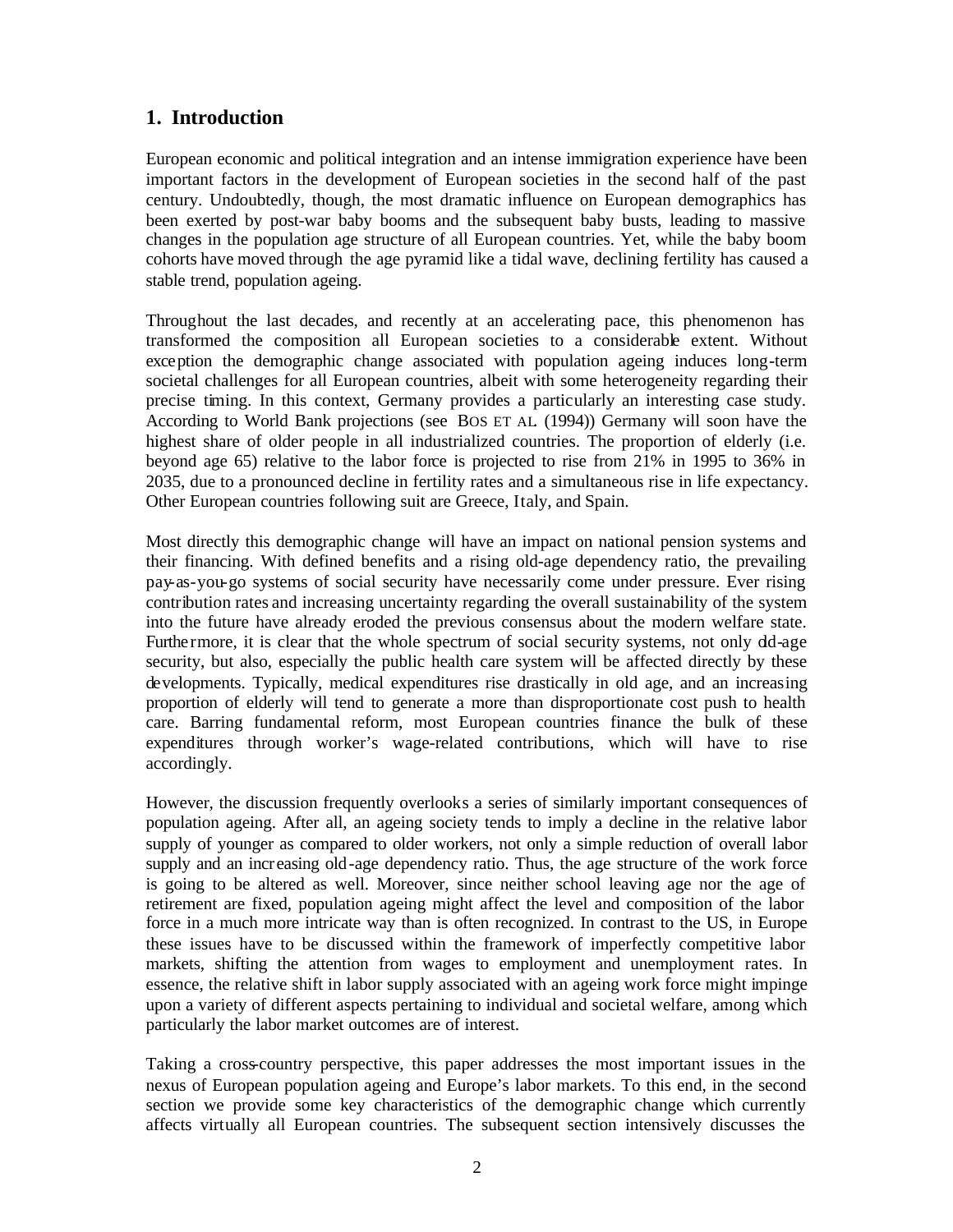potential cons equences of these demographic processes for and their interdependencies with the labor market situation in Europe. We place particular emphasis on the issue of noncompetitive wage setting. Furthermore, to investigate the issue more deeply, in section 4 we provide some own empirical evidence on the relationship between changes in the population age structure and individual employment probabilities. Finally, in the concluding section we review possible policy options for coping with the consequences of population ageing.

#### **2. Demographic Processes and Population Ageing**

This section documents how similar demographic trends shape the population age structure of all European countries. **Table 1** clearly demonstrates that most of the EU-15 countries experienced a remarkable decline in birth rates during the 1970s. The Mediterranean countries Greece and Spain and also Ireland were affected by declining birth rates somewhat later, in the 1980s, whereas the birth rates of Portugal decreased considerably during both the 1970s and the 1980s. The Nordic countries Finland and Sweden (also Norway which is not included in this analysis) experienced this decline rather late in the 1990s.

| <b>COUNTRY</b>                                                | 1970 | 1980 | 1990 | 2000 |
|---------------------------------------------------------------|------|------|------|------|
| Austria                                                       | 15.2 | 12.1 | 12.0 | 9.6  |
| Belgium                                                       | 14.7 | 12.7 | 11.7 | 11.2 |
| Denmark                                                       | 14.4 | 11.2 | 13.1 | 12.5 |
| Finland                                                       | 14.0 | 13.2 | 13.3 | 11.0 |
| France                                                        | 16.7 | 14.9 | 12.9 | 13.2 |
| (West) Germany                                                | 13.4 | 10.1 | 10.0 | 9.4  |
| Greece                                                        | 16.5 | 15.4 | 10.0 | 11.7 |
| Ireland                                                       | 21.8 | 21.9 | 14.5 | 14.3 |
| Italy                                                         | 16.8 | 11.3 | 9.9  | 9.3  |
| Luxembourg                                                    | 13.2 | 11.3 | 13.2 | 13.1 |
| The Netherlands                                               | 18.3 | 12.8 | 13.0 | 12.7 |
| Portugal                                                      | 20.0 | 16.3 | 11.4 | 11.8 |
| Spain                                                         | 19.6 | 18.0 | 9.9  | 9.8  |
| Sweden                                                        | 13.7 | 11.7 | 14.2 | 10.2 |
| <b>United Kingdom</b>                                         | 16.3 | 13.4 | 13.7 | 11.4 |
| Source: United Nations Demographic Yearbook, various volumes. |      |      |      |      |

**Table 1: Live Births per 1,000 People, 1970-2000**

The most pronounced decline in birth rates happened in Ireland and Spain during the 1980s where the number of live births per 1,000 people fell by between about one third and even one half, albeit from relatively high levels. A similar observation holds for Italy and Portugal, yet over a larger time span already starting in the 1970s. A complete exception to this process, but arguably quantitative ly negligible, is Luxembourg where birth rates declined during the 1970's but recovered again in the 1980's and remained stable afterwards. Certainly, it is intellectually quite challenging to study the reasons for these developments. While this cannot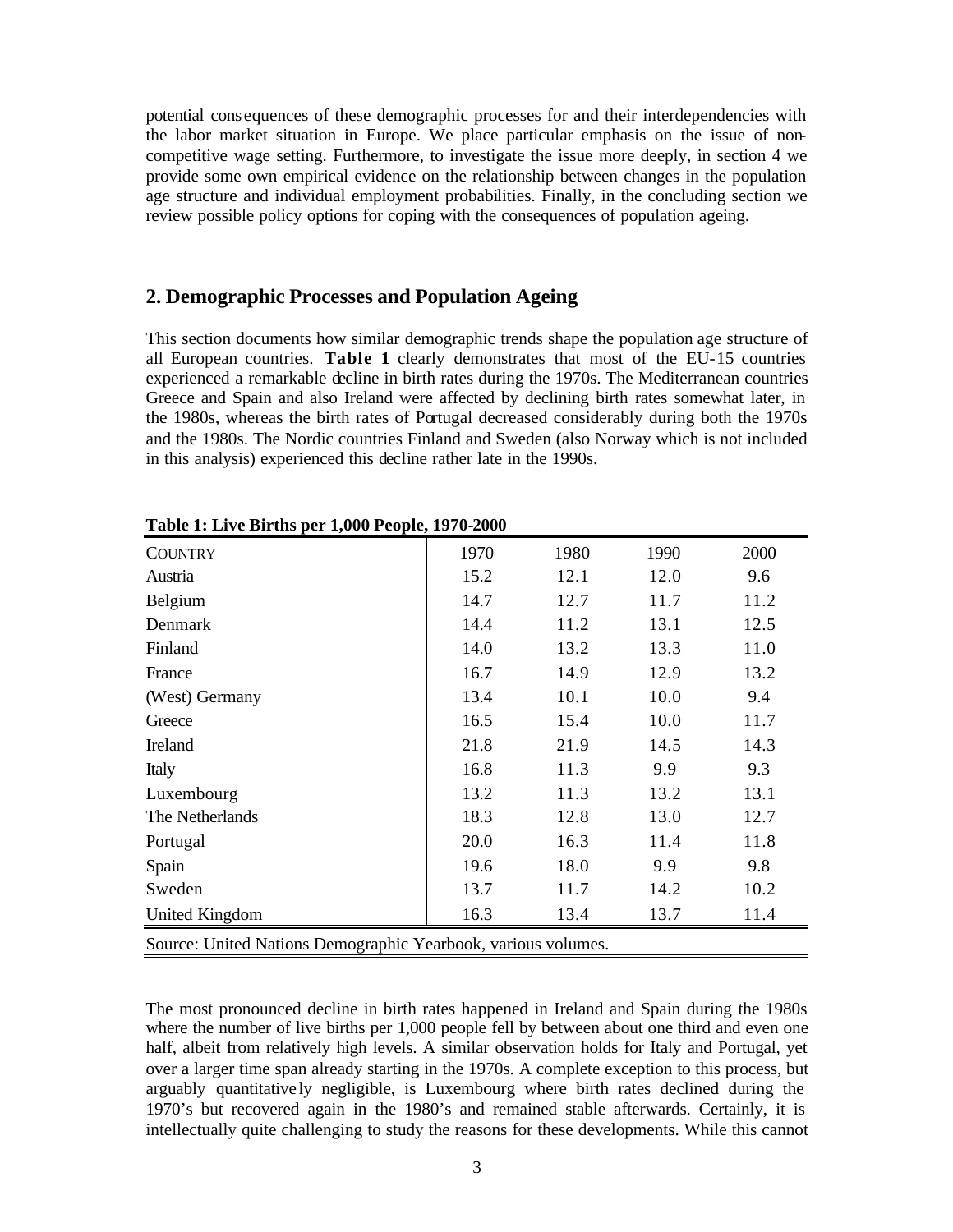be the topic of this paper, the heterogeneity in the timing suggests that an explanation relying on changes in the technology of birth control alone might not suffice.

During this period, these European countries also experienced a steady decline in child and old-age mortality rates and, correspondingly, a continuous rise in life expectancy. This progress fell much more uniformly on the various countries. Together, the decline in birth rates and rising life expectancy have generated a considerable shift in the population age structure throughout Europe. Most notably, the population share of younger cohorts declined remarkably. **Figure 1** documents the changes in the population shares of under 20 year olds in the EU-15 countries for the most recent decade. It demonstrates that the population of the youngest cohorts in all EU-15 countries – except Luxembourg and the United Kingdom – decreased during the 1990's. Greece, Ireland, Italy, Portugal and Spain experienced an especially pronounced decline ranging from more than two percentage points in Greece to nearly 6 percentage points in Ireland.

Most importantly, nothing in recent fertility trends suggests that we are likely to see a recovery of the population shares of the young in the future. To the contrary, these shares will remain low in the decades to come. This development together with the still increasing life expectancy of older cohorts lead to sharp increases in the predicted old-age dependency ratios for almost all European countries (see e.g. WORLD BANK (1999)).



#### **Figure 1: Changes in Population Shares of Under 20 Year Old in EU-15 Countries During the 1990's**

Source: United Nations Demographic Yearbook, various volumes.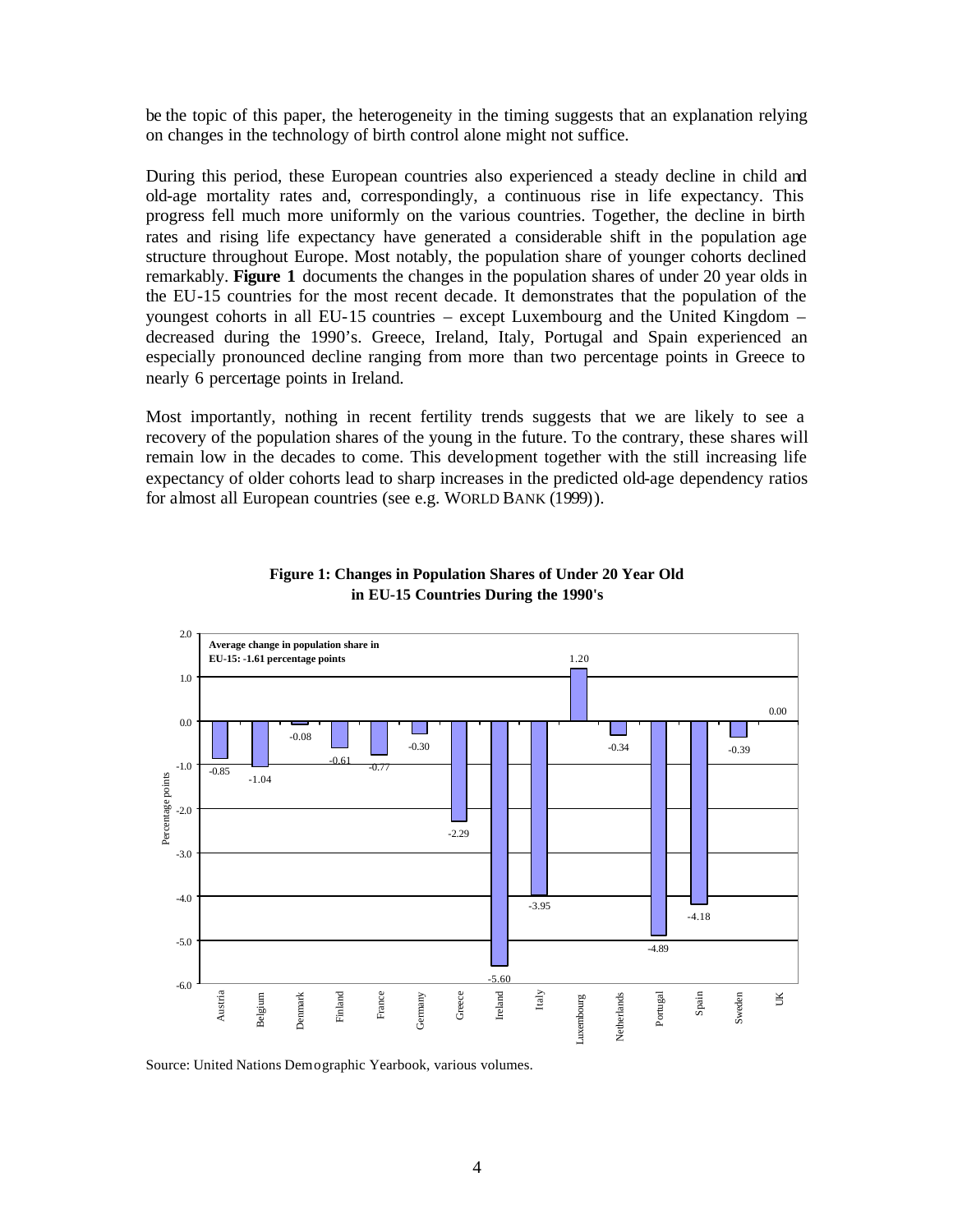While virtually all European countries share the experience of declining population fractions of the young, there is still considerable heterogeneity across the EU-15 regarding the relative size of these fractions and thus the stage already reached in the ageing process. To illustrate this point, **Figure 2** reports the population shares of individuals younger than 20 years of age in the EU-15 countries for 1999. The relative size of this cohort varies by more than 10 percentage points across European countries with Italy (19.9%) displaying the lowest and Ireland (30.6%) the highest share. The average share of under 20 year-olds in the EUcountries is approximately 24%.

Within the EU-15 countries, Ireland plays an exceptional role since this country still displayed a very large proportion of the young at the end of the last century, despite the documented (see **Figure 1**) sharp decline in this age group during the 1990's. Another striking feature is the below -average population fraction of the young throughout all Mediterranean countries. Since these southern countries have been emigration regions for a long time and emigrants typically leave the country in younger years, to some extent this might be the result of selective emigration. In essence, upon elimination of the Irish and the Mediterranean figures from the graph, cross-country heterogeneity of the population fraction of the very young would be limited.



#### **Figure 2: Population Shares of Under 20 Year-Olds in EU-15 Countries, 1999**

Source: United Nations Demographic Yearbook.

In the modern era, the age structure of any population is shaped not only by natural demographic processes, i.e. fertility and mortality, but also by migration. By contrast to the countries of Europe's southern border, since the end of the second World War almost all other European countries experienced substantial net immigration. In recent years, this experience has been shared by the Mediterranean countries as well. Overall, Europe as a whole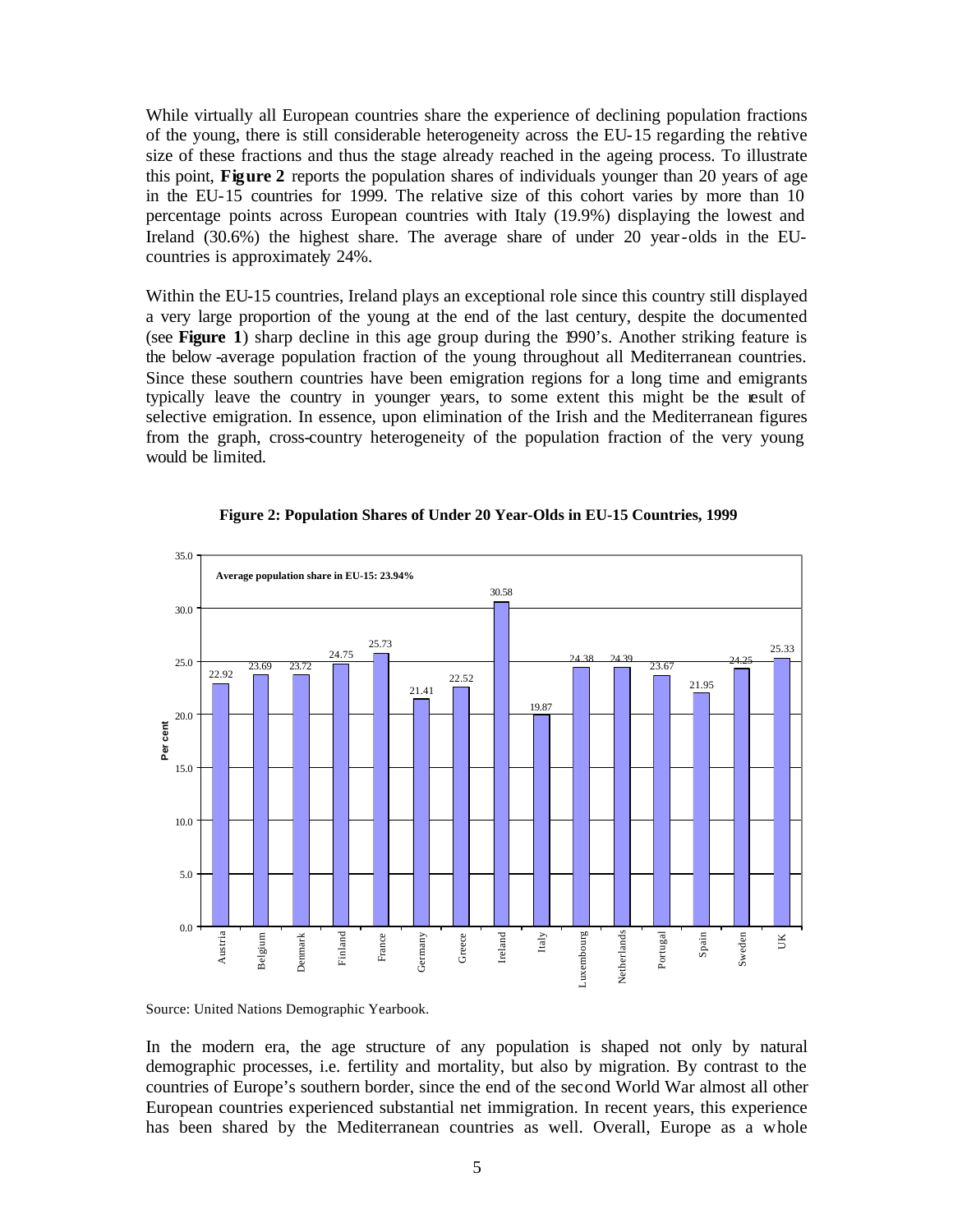underwent a transition process from an emigration to an immigration region. In confirmation of this assessment, **Table 2** documents that many EU-countries currently display a large stock of immigrants. A substantial fraction of this stock of immigrants comprises so-called secondgeneration migrants, i.e. the offspring of immigrants born in the country of residence.

From **Table 2** it becomes transparent that foreign (-born) individuals comprise a substantial share of the population and the labor force especially in Austria, Belgium, France, Germany and, unsurprisingly, Luxembourg. However, these figures do not reveal the important and often neglected effect of immigration on birth rates and, therefore, population growth during the last decades. Since migrants are typically young, in their prime child-bearing age and display higher fertility rates than the native population, these immigration movements have also had a rejuvenating impact on the population of the destination country. SCHMIDT (2000C), for instance, estimates that population growth rates in Germany would have been around 0.5 percentage points lower if there were no immigration during the 1960's and 1970's. In consequence, it is very likely that higher immigration rates in the future can indeed (moderately) contribute to an alleviation of the demographic burden.

|                                                                                         |           | <b>FOREIGN POPULATION</b> |           | <b>FOREIGN LABOR FORCE</b> |  |
|-----------------------------------------------------------------------------------------|-----------|---------------------------|-----------|----------------------------|--|
| <b>COUNTRY</b>                                                                          | Thousands | % of Total                | Thousands | % of Total                 |  |
|                                                                                         |           | Population                |           | Labor Force                |  |
| Austria                                                                                 | 728       | 9.0                       | 328       | 10.0                       |  |
| Belgium                                                                                 | 912       | 9.0                       | 341       | 8.1                        |  |
| Denmark                                                                                 | 238       | 4.7                       | 84        | 3.0                        |  |
| Finland                                                                                 | 74        | 1.4                       | 19        | 0.8                        |  |
| France                                                                                  | 3,597     | 6.3                       | 1605      | 6.3                        |  |
| Germany                                                                                 | 7,314     | 8.9                       | 2559      | 9.1                        |  |
| Ireland                                                                                 | 118       | 3.2                       | 52        | 3.5                        |  |
| Italy                                                                                   | 1096      | 2.0                       | 332       | 1.7                        |  |
| Luxembourg                                                                              | 143       | 34.1                      | 118       | 53.8                       |  |
| The Netherlands                                                                         | 680       | 4.4                       | 218       | 3.1                        |  |
| Portugal                                                                                | 173       | 1.7                       | 87        | 1.8                        |  |
| Spain                                                                                   | 539       | 1.3                       | 162       | 1.0                        |  |
| Sweden                                                                                  | 527       | 6.0                       | 218       | 5.1                        |  |
| <b>United Kingdom</b>                                                                   | 1,972     | 3.4                       | 878       | 3.4                        |  |
| Source: OECD (1998). Figures for France are for 1990. Figures for Greece not available. |           |                           |           |                            |  |

**Table 2: Foreign (Born) Population and Labor Force in 1996**

In our description of the European ageing process, we have relied on the population fractions of the young, since they are indicative of both trends and timing. In our empirical application we need a more comprehensive approach in order to disentangle typical life cycle patterns from the consequences of generational crowding. Therefore, in addition to other control variables, we utilize relative cohort sizes for five-year intervals as explanatory variables for the individuals' labor market status. **Figure 3** displays the distribution of these cohort sizes across all EU-15 countries. These figures document the considerable heterogeneity in relative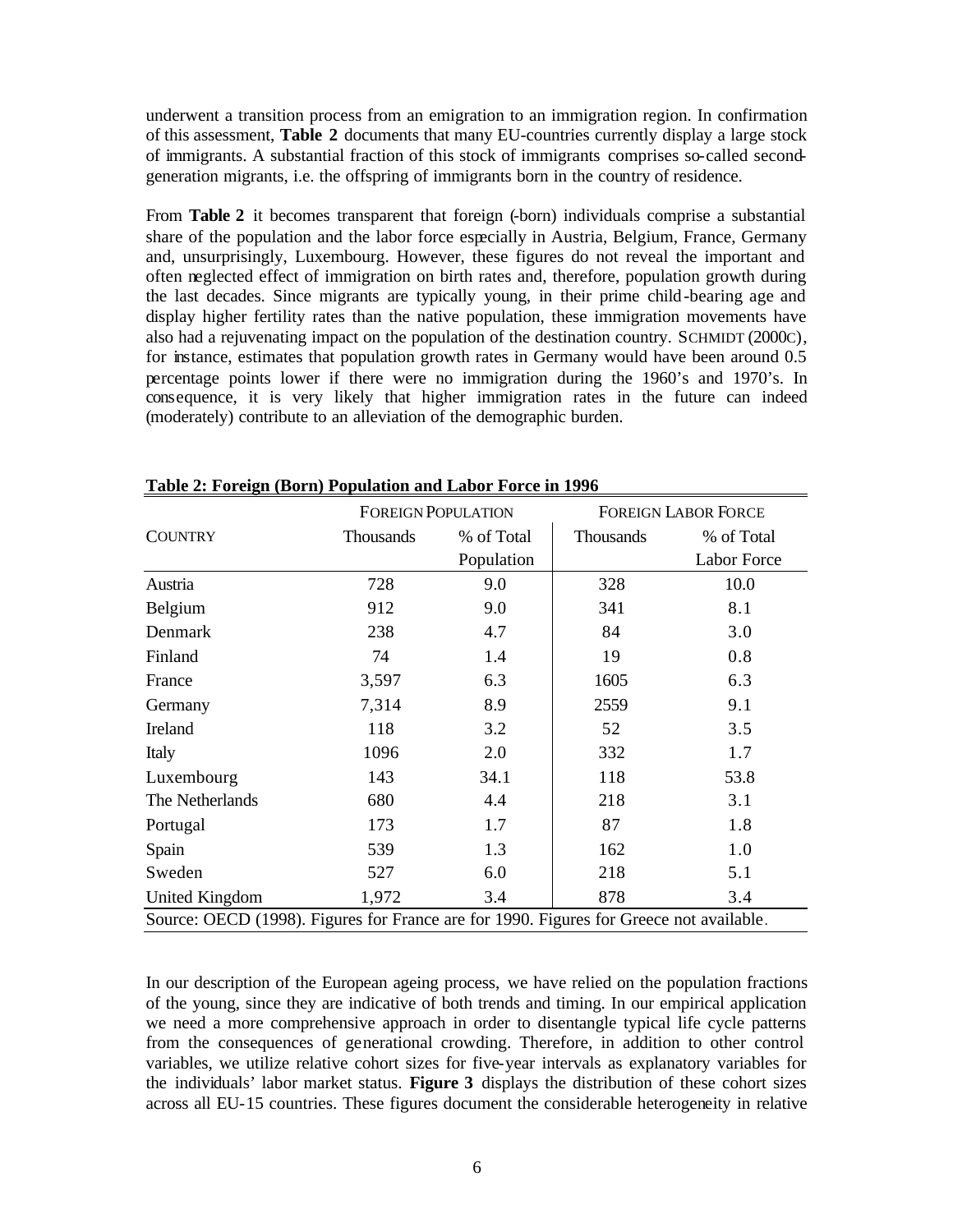cohort sizes across Europe, holding the promise that our empirical analysis will be able to isolate the labor market consequences of demographic changes.



**Figure 3 (Part I): Relative Cohort Sizes in EU-15, 1999/2000**



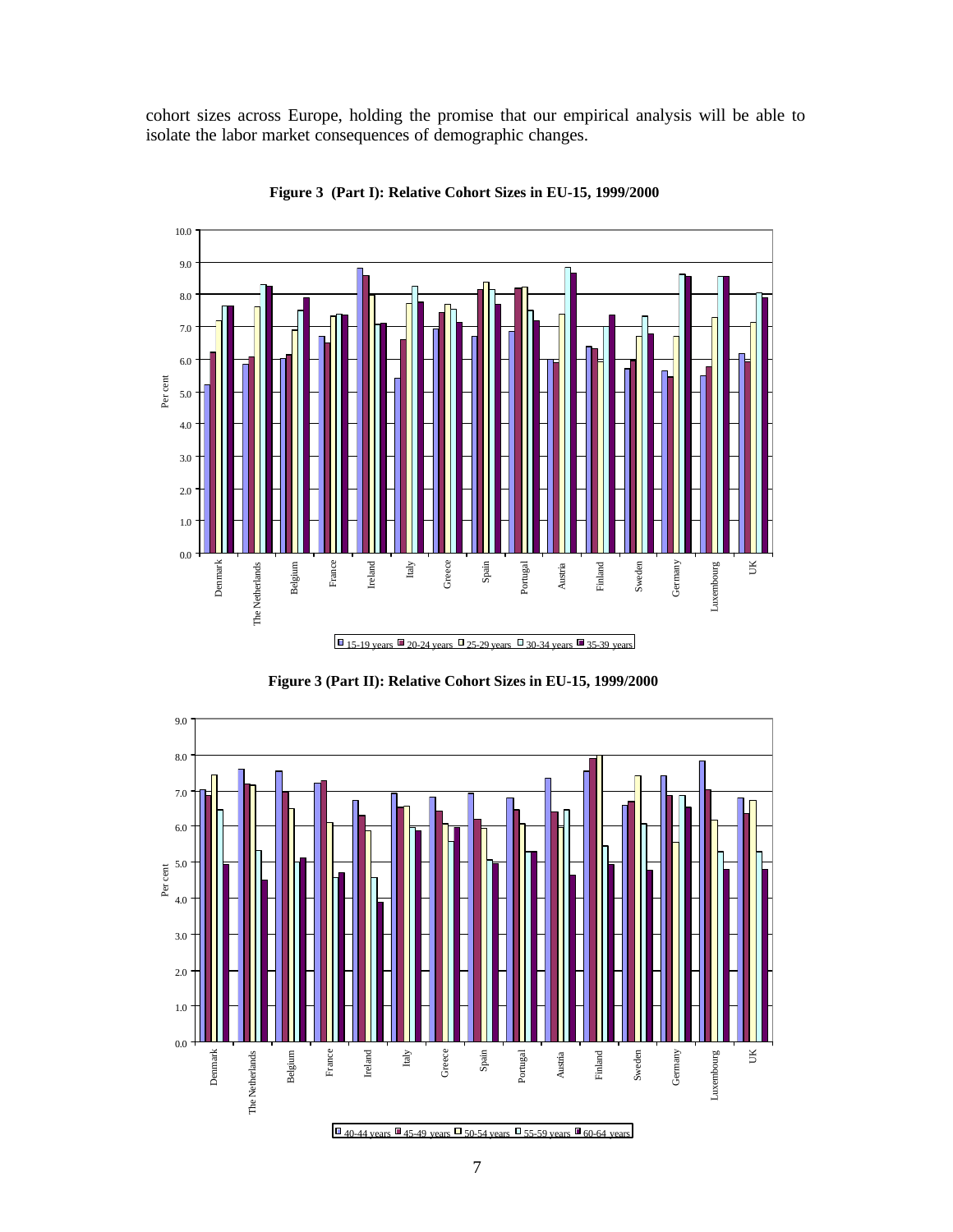Before we proceed to discuss the nexus of population ageing and (imperfectly competitive) labor markets in detail, with a focus on (un-) employment, the next few paragraphs provide a brief overview on the current labor market situation in the EU-countries. It is certainly fair to argue that the connection between the particular stage of the ageing process characterizing each of these countries, and their respective unemployment burden is not obvious. Thus, to reveal the effect of changes in the age structure a thorough multivariate analysis is indispensable.

The labor market situation in almost all EU-countries is characterized by rather high and persistent unemployment (see e.g. SCHMIDT (2000A) and (2000b) for France, Germany and the United Kingdom). **Figure 4** depicts unemployment rates for the economically most active group of 20-40 year olds as reported by the  $ILO<sup>1</sup>$ . In many European countries these rates exceed 10%, indicating a large excess supply of labor. However, at the same time we also observe considerable excess demand for specific kinds of labor in some sectors and countries (see e.g. ZIMMERMANN ET AL. (2002) for the case of Germany). This excess demand mainly applies to higher qualification levels, though. Consequently, if we do not want to miss out on a crucial labor market aspect, our discussion needs to address the issue of qualification and skills as well.



#### **Figure 4: Unemployment Rates of 20-40 Year-Olds in EU-15, 1998**

A sizeable macroeconomic literature analyses the causes for the European unemployment problem, attempting to isolate the roles played by institutions and country-specific adverse shocks, and by the interactions between these two. The most promising empirical attempts take an explicit cross-country perspective, and relate outcomes to candidate explanatory factors such as union power and corporatism, labor law, and the system of unemployment support (an early seminal paper is CALMFORS AND DRIFFILL (1988), another seminal contribution is NICKELL (1997)). In their analysis of European cross-country data, BLANCHARD AND WOLFERS (2000) augment the approach of NICKELL (1997) by considering interactions between shocks and institutions and conclude that the combination of these two

<sup>&</sup>lt;sup>1</sup> Data from the ILO *Laborsta Database* (www.laborsta.ilo.org).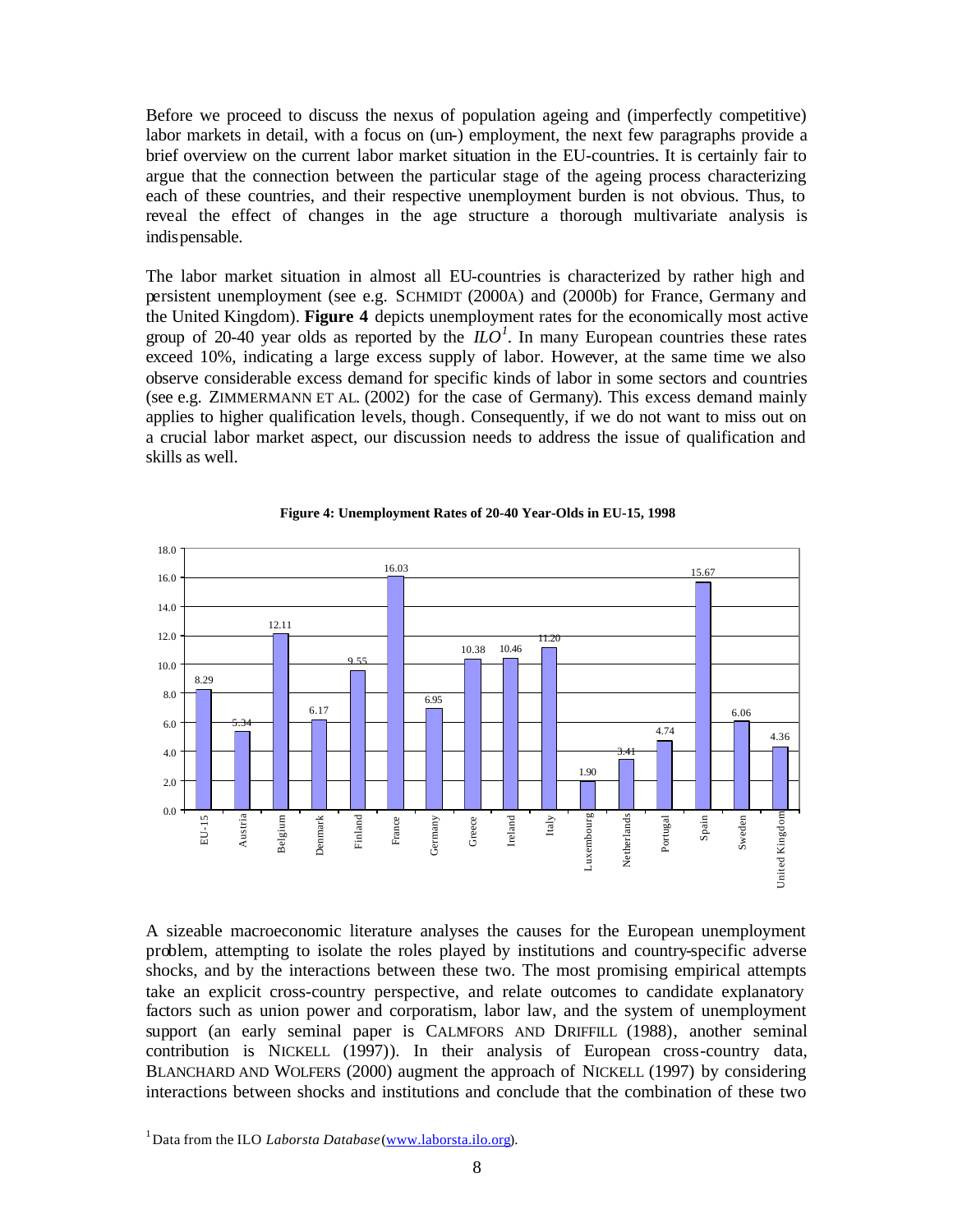factors is decisive for a country's poor labor market performance. Generally, this literature suggests that the key to improvement might lie in encompassing institutional reforms of the labor market, including a dismantling of employment protection.

The dismal labor market situation motivated many European policy makers to intensify their use of measures of active labor market policy (ALMP), with the explicit aim to reduce unemployment. One important set of strategies which also aims at reacting to the excess demand of skilled workers relies on providing the unemployed with further vocational qualifications. However, international experiences with the effectiveness and efficiency of *ALMP* measures are rather disillusioning (see SCHMIDT ET AL. (2001) for an international comparison of measures and results, and particularly KLUVE AND SCHMIDT (2002) for a European perspective). Therefore, one should not put too much hope into measures of *ALMP* as a solution of European labor market problems. These two issues, encompassing labor market and institutional reform, and discretionary policy measures will play a prom inent role in our discussion as well.

### **3. Population Ageing and Labor Markets**

In terms of its economic repercussions, population ageing is first and foremost equivalent to a decline of (i) the labor supply of younger relative to that of older workers, and also to (ii) the number of workers relative to that of retirees. It seems safe to argue that this latter aspect has a direct effect on the social security systems, especially the pension systems but also the health and old-age care insurance (see e.g. BÖRSCH-SUPAN (1999) for the case of Germany). This is the principal reason for the attention given both in the public discussion and the academic literature to the effects of demographic processes on old-age dependency ratios. The alterations of the population shares of workers and retirees also holds direct and sizeable implications for aggregate labor productivity, depending on capital accumulation (see BÖRSCH-SUPAN 2003).

Yet, ageing also effects the composition of the active population, and thus exerts important influences beyond the much-discussed hike of the pay-as-you-go social security contribution rates. Thus, even if members of large birth cohorts displayed the same life-cycle behavior regarding human capital acquisition and labor supply as members of small birth cohorts, would their prevalence tend to alter their economic prospects, and perhaps the aggregate outcome. However, it is more than likely that this process will also display indirect effects via behavioral responses of individuals. To provide an overview, this section addresses the various labor market aspects emanating from changes in the age structure of the population and the labor force.

We discuss the following labor market outcomes in their potential response to population ageing (in parentheses: the central adjustment mechanism under investigation):

- the structure of wages and the income distribution (relative scarcities),
- the level and structure of (un-) employment (imperfect competition),
- human and physical capital accumulation and labor supply (behavioral responses), and
- the organization of work and the structure of product demand (market effects).

These various direct and indirect effects are intimately related and might exert repercussions on demographic change itself, i.e. specifically on family formation and fertility. The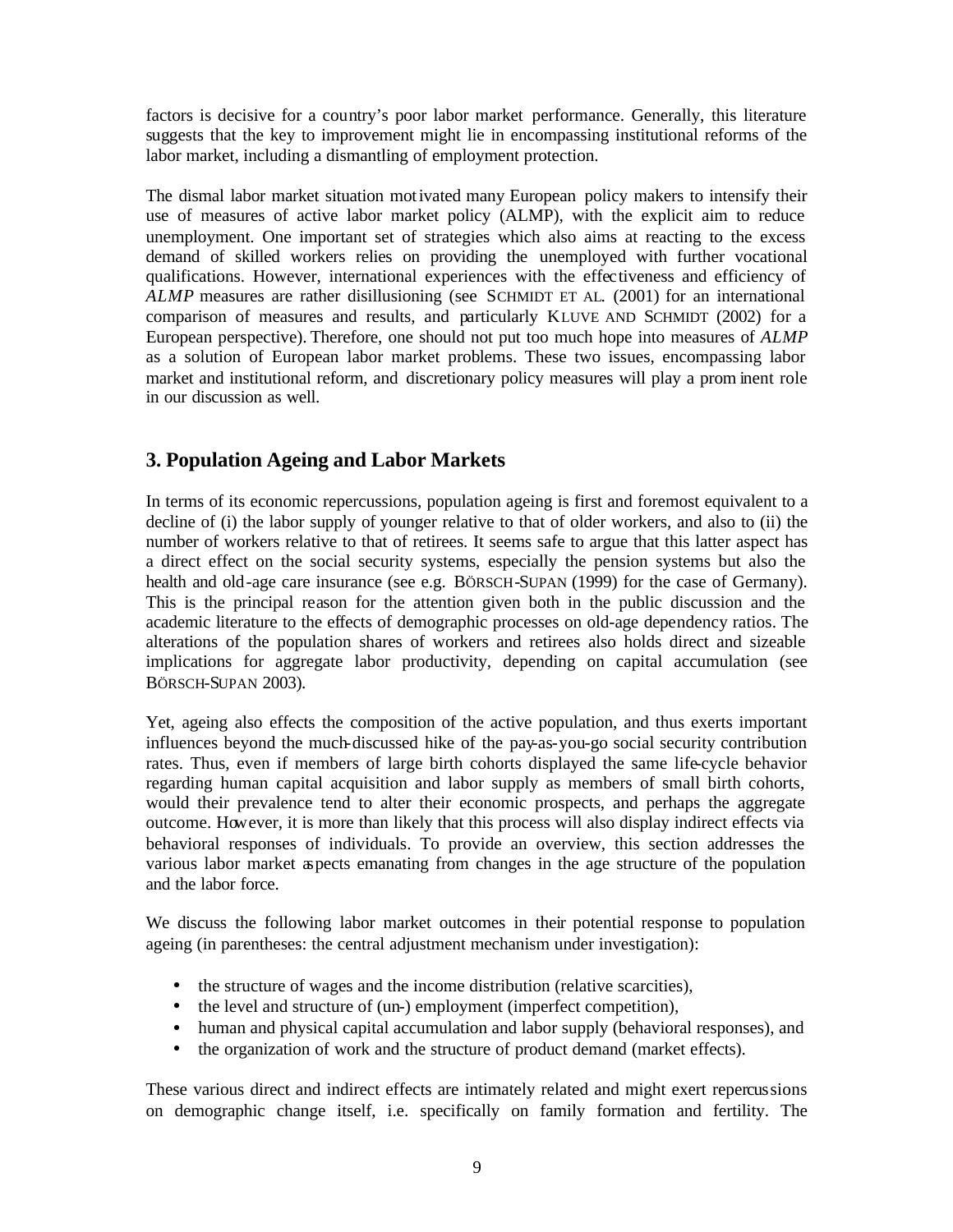remainder of this section outlines the state of the scientific discussion – theoretically as well as empirically.

#### *The Structure of Wages and the Income Distribution*

To organize ideas, we first discuss the consequences of population and labor force ageing for the benchmark case where individuals take their life-cycle decisions regarding human capital acquisition and labor supply irrespective of the (relative) sizes of their own or other birth cohorts. Clearly, when relatively few workers contribute to the economic activity of a large, mature population, per-capita income will be relatively low, if higher capital accumulation does not compensate for labor scarcity. Generally, since the number of active workers is low the level of wages will tend to be high, though. Consequently, ageing is a phenomenon driving a wedge between wages and per-capita income. The income distribution is then determined by the capital ownership structure as well.

Yet, population and labor force ageing are typically highly correlated. Thus, ageing also affects the relative structure of labor market outcomes among workers, not only the wages of workers relative to per-capita income. In more formal terms, it might be instructive to view each birth cohort as a different factor of production, as compared to the more homogeneous production factor *capital*<sup>2</sup>. As a birth cohort passes through the natural life-cycle, it is engaging in human capital acquisition and labor market entry when young, concentrating on household and labor market production in medium age, and at some point it is exiting the labor market. Large birth cohorts will tend to experience generational crowding throughout their lives, unless a high-fertility period or the large-scale immigration of a subs equent birth cohort counteracts this pattern. This is basically what we observe for the baby boom generation. In particular, in light of current population trends, it seems very unlikely that current baby boomers will be followed by even larger birth cohorts in the absence of a massive pro-immigration shift in policy.

At any point in time, age and birth cohort go hand in hand. Most prominently, post-WWII baby boomers, now being in their late thirties or early fourties constitute a large fraction of the population in many European countries. Similarly, the relatively small subsequent baby bust generation is now around their late twenties. Due to the distinct and well-researched life-cycle patterns of labor market activity and success, the focus of much of empirical labor economics has been on age-related heterogeneity of relevant outcomes. From this perspective, variations in the size of birth cohorts, through their influence on the fate of a generation as it passes different ages, tend to alter age -related outcome profiles in the cross-section. This is exactly the perspective taken in this paper, following many important earlier contributions to the issue. Thus, for the purposes of our analysis, we are identifying demographic change with those alterations of the age structure associated with cohort size.

Consequently, we distinguish workers of different age as different factors of production, and then focus on the relative prevalence of different age groups. In the cross-section, age and birth cohort are related one -to-one. The fundamental identification condition that we maintain throughout, is that the one and only important characteristic of any birth cohort is its *relative size*. It seems sensible to think of these factors – workers of different ages – as imperfect substitutes in production. Changes in relative cohort size of an age group directly translate in shifts of relative labor supply of these different factors of production. Large birth cohorts lead to relatively abundant labor supply when they enter any age bracket, and to a corresponding

<sup>&</sup>lt;sup>2</sup> A sizeable literature discusses the heterogeneous productivity of different vintages of capital items, but this is not of any relevance to our argument.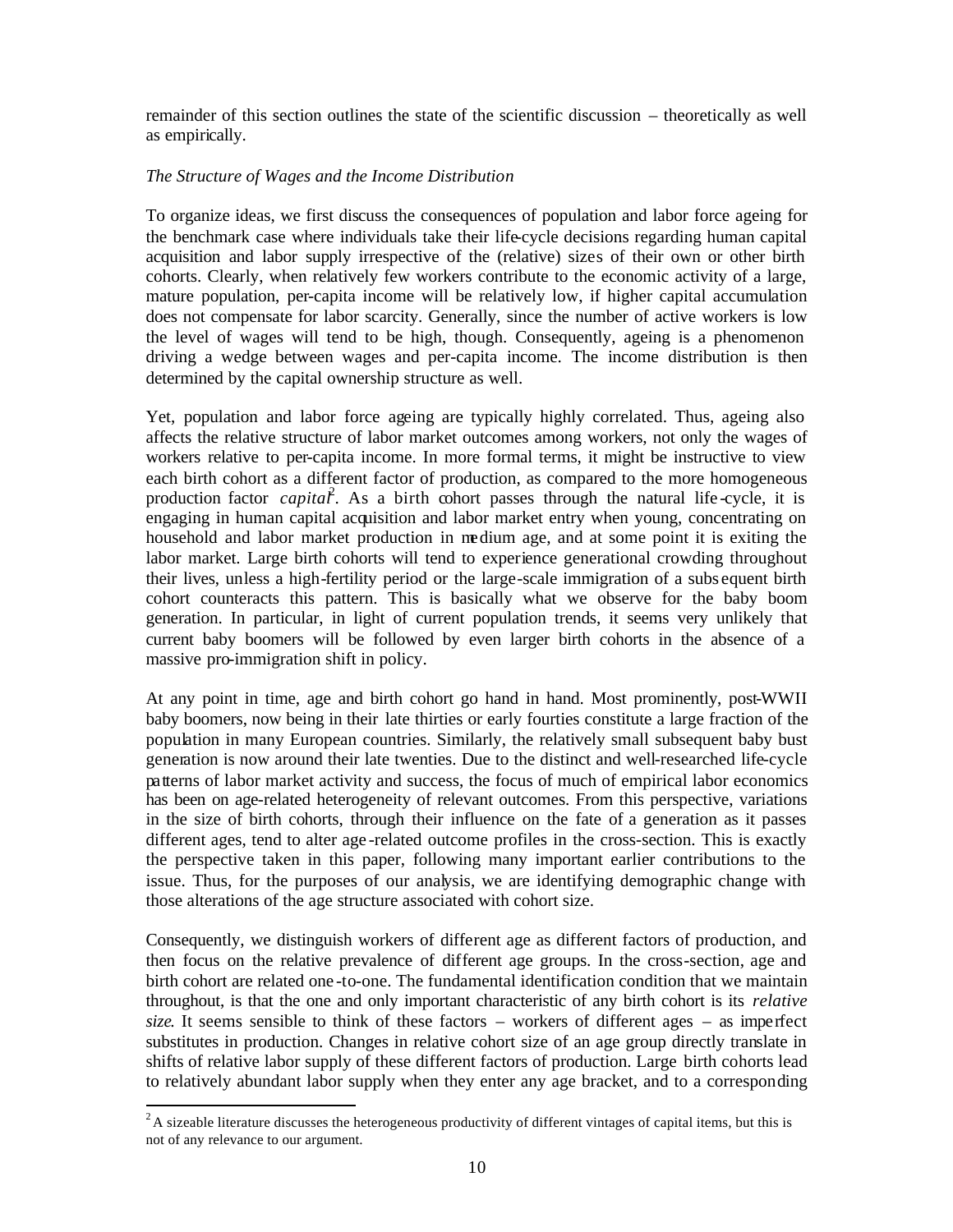reduction when they exit this bracket again. For instance, currently the production factor *medium-aged workers* is relatively abundant all across Europe, due to the widely -experienced post-WWII baby boom.

In general, in a competitive setting all factors are fully employed. In equilibrium, more abundant factors command relatively low marginal productivities. Thus, the relative shift in labor supply induced by an ageing population might have an effect on the relative wages of younger and older workers and, therefore, on the income distribution of a society. All other things equal, as the population is ageing the production factor *young workers* becomes scarcer and the relative wages of young workers should rise. The precise extent to which wages of the young increase decisively rests upon the degree of substitutivity between different age groups in the production process and the institutional framework of the labor market. If, as we would presume, younger and older workers are not perfect substitutes in production and labor markets were to work without significant frictions (see below), the relative wages of younger cohorts will rise. Since labor income is the principal income source for most individuals and families, these altered age-earnings or age -wage profiles then translate into a higher per-capita income in the young generation.

As an empirical point of departure, this focus on relative changes of labor supply across different age groups calls for an augmentation of standard wage regressions with measures of current cohort sizes. A large body of literature analyzing the United States baby boom cohorts (see e.g. CONNELLY (1986), FREEMAN (1979) and WELCH (1979)) already documents a corresponding response of wages to a relative shift in labor supply, with larger cohorts experiencing lower wages. The empirical evidence for Eur opean countries is rather slim, though, and no clear picture emerges. WRIGHT (1991) provides evidence for the case of UK that larger cohorts have lower earnings, when they are young but that this effect does not persist as the cohort ages. KLEVMARKEN (1993) reports no significant cohort size effects for Swedish data. However, DAHLBERG AND NAHUM (2003), utilizing alternative data for the case of Sweden, find significant effects of cohort sizes on earnings. According to their results, these estimated effects vary across education le vels.

For Germany, despite the rather strong decline in birth rates in the 1970s and the corresponding decline in relative cohort sizes of the young, no obvious effect on the relative income position of younger cohorts emerges (see **Figure 5**). Rather, the relative income of young workers fluctuates considerably in a fashion that seems to be related to a variety of factors. In addition to cohort size, changes in the intensity and duration of education and correspondingly, labor supply seem to be prime candidates for a deeper analysis. Moreover, aggregate economic developments may confound the picture even further. Yet, in a corporatist country such as Germany, we would hardly expect the relative wages of employed workers to reflect these altered factors directly. Rather, the wage setting process will amalgamate relative factor scarcities, the bargaining power of different generations, and the desire to rely on a stable wage structure. These aspects and their implications for wage structure rigidity will be addressed below.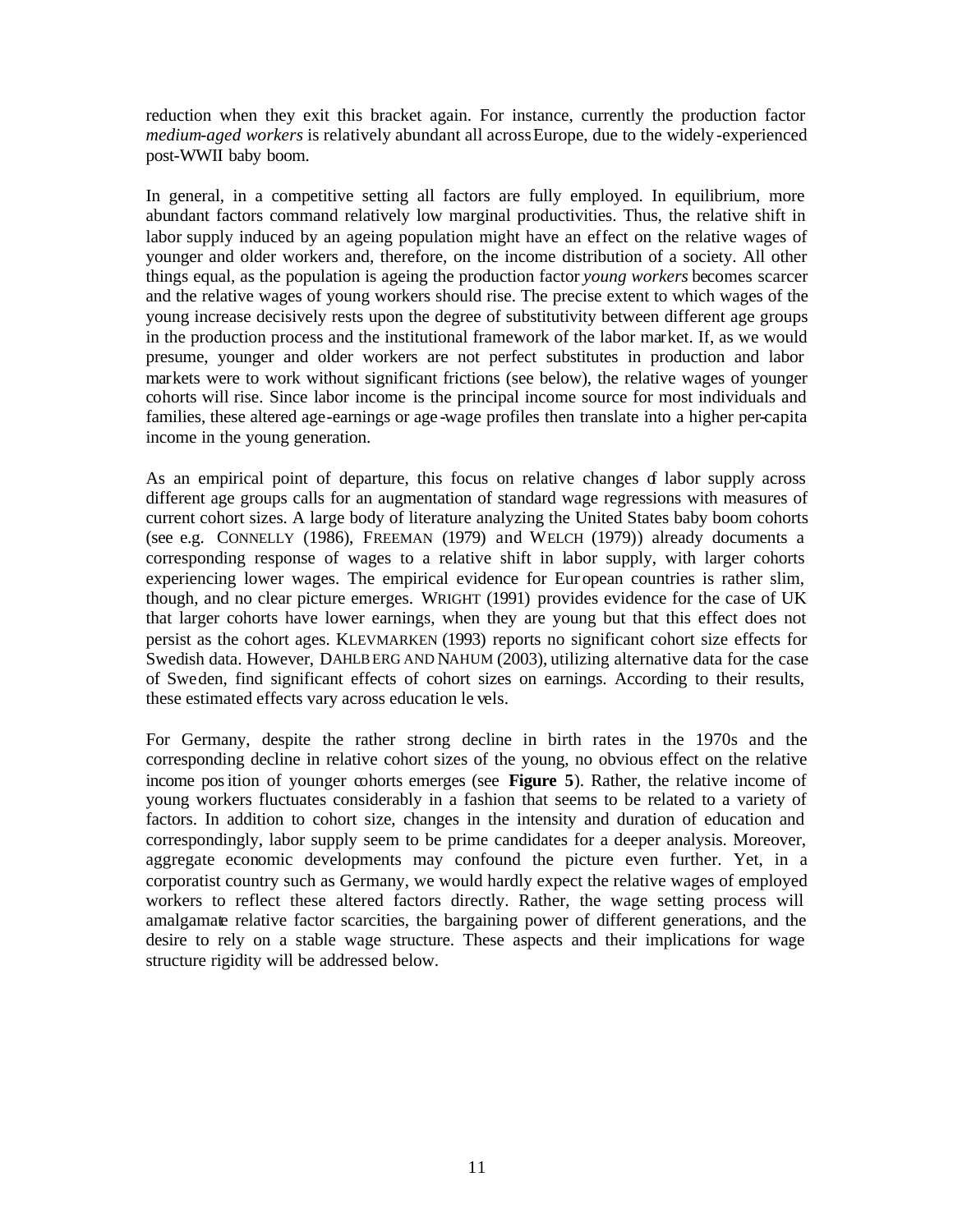

**Figure 5: Relative Income of Full-Time Working 18-21 Year-Olds** 

#### *The Level and Structure of (Un-) Employment*

In a corporatist economy the wages of different workers and, thus, the entire wage structure are bound to reflect factor scarcities at least partially in the long run. Skills, for instance, are the staple of any modern production process, and the wage premium for skills – the return to education – has been rising in the last decades in step with the growing importance of formal education. Yet, by contrast to a perfectly competitive labor market, in a labor market characterized by strong employer associations and unions, relative wages are not adjusted quickly to altered scarcities, perhaps not even completely in the long run. Rather wages tend to be rigid, and the wage structure is likely to reflect non-economic factors, such as the bargaining power of different factions in the bargaining associations.

Unions led by a gerontocracy of functionaries, for instance, might not be in favor of a change in the relative wage structure to the disadvantage of older workers, even though due to demographic fluctuations mature workers might be extraordinarily abundant – and, thus, less productive – and young workers unusually scare – and, thus, more productive than before. Such a policy is more sustainable in times of strong economic growth, when employment rates are high, such as in the "golden era" (CRAFTS AND TONIOLO (1996)) of economic growth during the early post-WWII decades. Stable demographics do also help, since young workers can rely on growing into the stronger bargaining position eventually themselves.

In times of lacking economic growth, or in an era of demographic change, sustaining such a stable-wage -structure policy will be more difficult, though. In particular, groups of workers whose wages  $-$  with respect to their relative scarcity  $-$  are set relatively high, in our example older workers, tend to experience high unemployment rates and, once unemployed, low

Source: Own calculations from the *German Socio-Economic Panel* .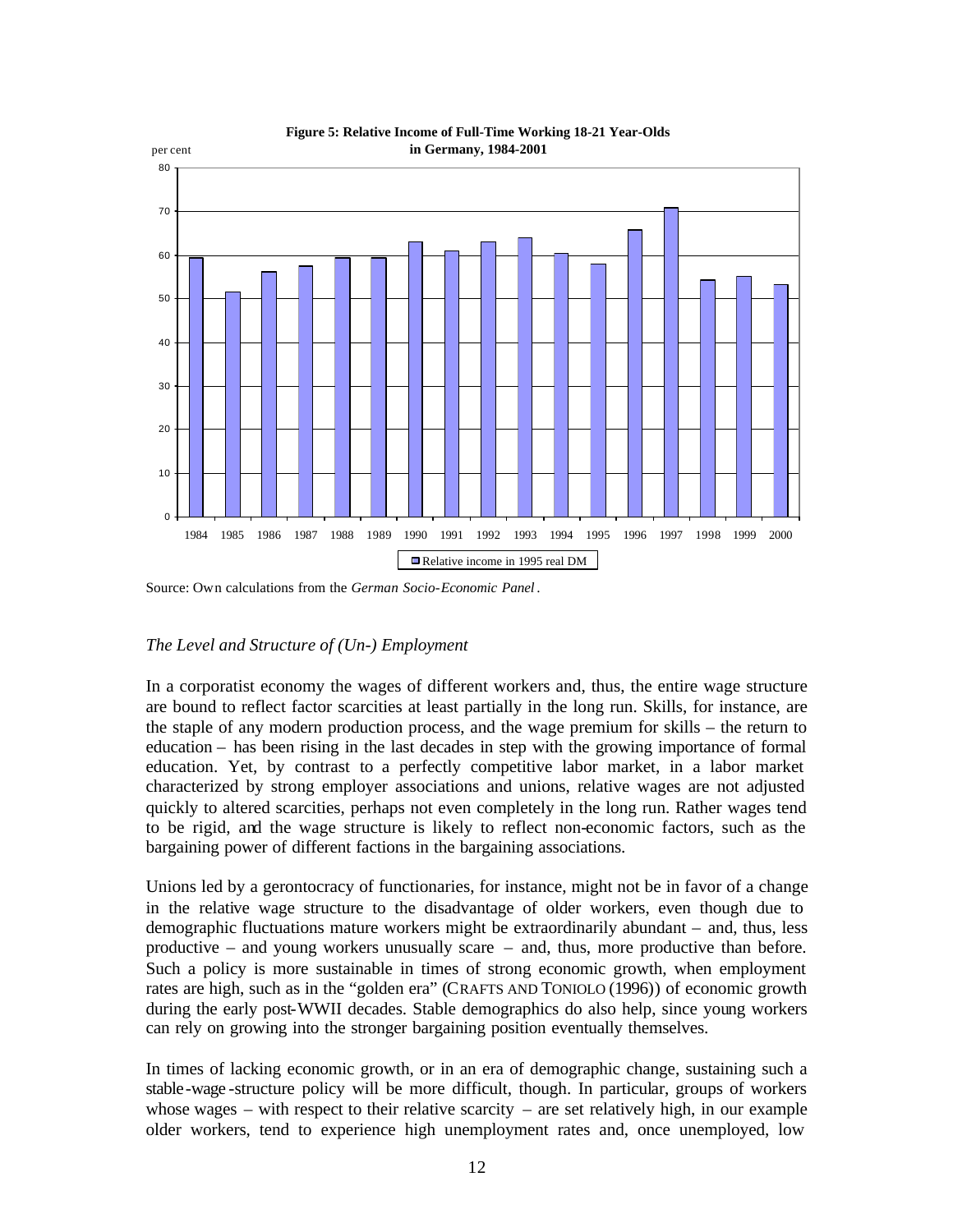transition rates out of unemployment. Incidentally, this description appears to fit many continental European labor markets at the turn of the new century. In such an environment, keeping the age profile of wages stable despite high old-age unemployment is the more sustainable, the more generous is the system of unemployment support. Is wage rigidity indeed favoring older workers, additional support for these otherwise unsustainably high wages might be created artificially by the state, in the form of early retirement programs, or by seniority rules regarding layoffs.

That is, the availability of programs designed to alleviate the unemployment burden of workers being close to retirement – or, more precisely, the confidence that a high unemployment rate of these workers will suffice to muster enough political support for their creation – can be central to a bargaining strategy that rewards their work disproportionately highly. Under such circumstances, employers and their associations will support this policy as well, since early retirement programs can be used as an inexpensive work force management tool. Moreover, bargaining every year over the percentage adjustment of the stable wage structure is much less complicated and costly than calling its shape – i.e. the relative wages of young and old workers – into question as well. The taxpayer, not the bargaining parties will pick up the bill for maintaining a rigid seniority-wages relationship.

A stripped-down theoretical model embodying many of these ideas has been developed in SCHMIDT (1993). In this setup, a monopoly union represents different age groups of workers whose relative prevalences vary over time. For simplicity, think of labor supply at each age bracket as being inelastic, and consider workers of different ages as imperfect substitutes in production, with the structure of relative labor demand being stable over time. This implies, specifically that the only other production factor, capital, is not reflecting the type of workers it is producing with. Rather, the only changes we concentrate on here are the fluctuations of relative labor supplies.

If the monopoly union maximizes the wage bill, the wage of each age group does not reflect its relative scarcity. What fluctuates over time, though, are the (relative) (un-) employment rates of the different age groups of workers. As this stylized model suggests, with unionized wage bargaining, (un-) employment rates might be affected more strongly by the relative shifts in labor supply associated with population ageing than wages. If the relative shift of labor supply does *not* translate (fully) into rising relative wages of younger workers, their relative employment rates might fall and their relative unemployment rates decrease while that of older workers might improve.

However, by contrast to the stylized model in Schmidt (1993), labor supply is presumably not inelastic for all groups of workers. While this presumption might approximate the labor market behavior of core-age workers quite accurately, in times of high unemployment young workers can easily extend their investment into education and older workers can exit the labor market into early retirement. Women, in particular, have displayed a much more complex labor supply behavior than men in all advanced economies, evidenced by a large literature on the labor supply of married women (form a seminal source see KILLINGSWORTH AND HECKMAN (1986)). In times of high unemployment home production is becoming relatively attractive, and reduced labor market participation might be the safety valve to mitigate the consequences of generational crowding.

These arguments call for a concentration of the empirical analysis on employment rates instead of unemployment rates. This is exactly the route followed by our own empirical study discussed in the next section. It seems clear, though, that several confounding developments,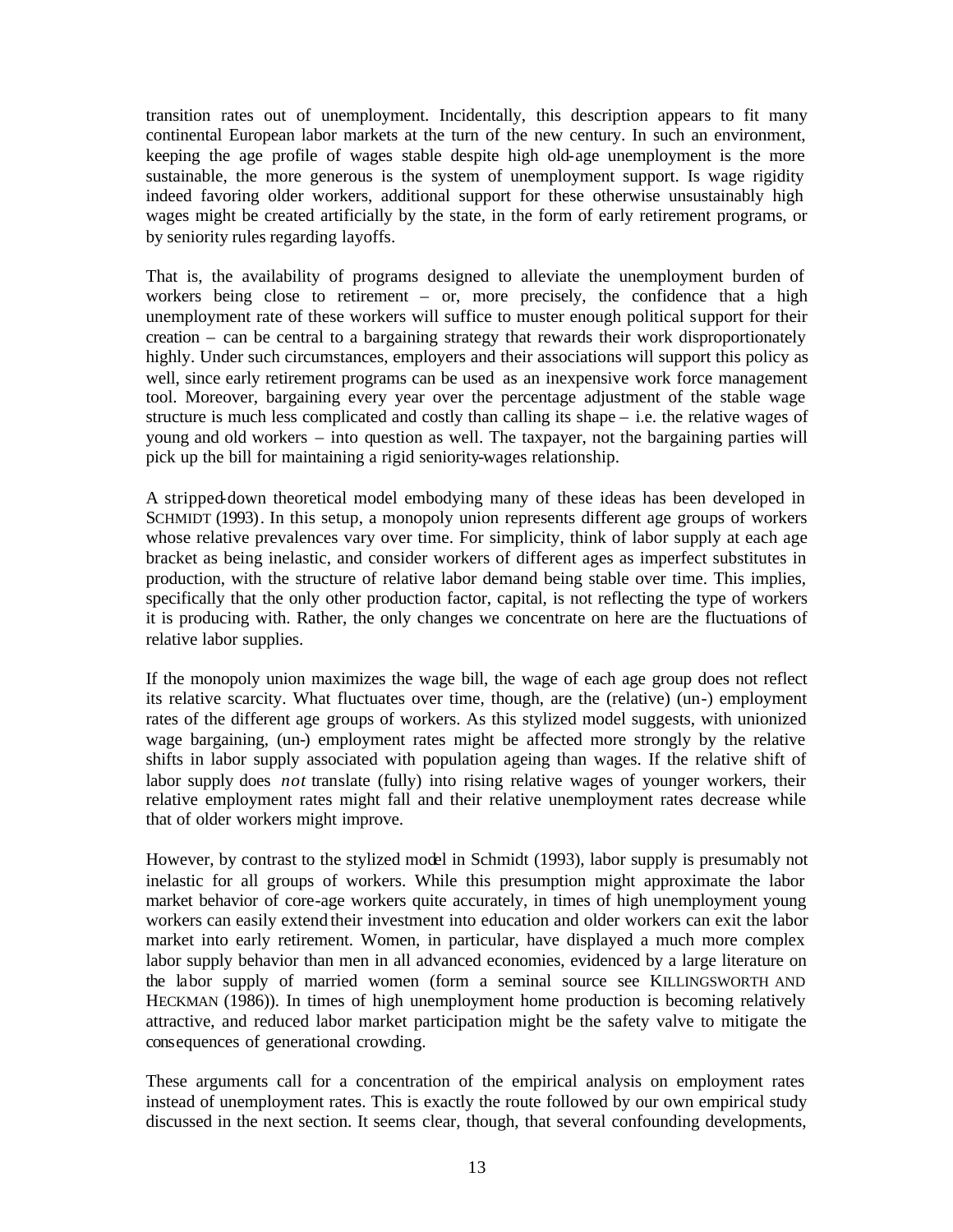most importantly the rising secular trend towards higher labor force participation associated with the higher education and lower fertility of more recent generations of women will need to be disentangled empirically from the effects of generational crowding. These complication call for pursing a cross-country perspective, and for basing the analysis on micro data, since this permits taking educational attainment into account.

In essence, if rigidities prevent the wage structure from adjusting completely to variations in relative factor scarcities, the consequences will arise in terms of employment and unemployment. Previous literature placed its attention on age-specific unemployment rates. The empirical evidence on the relationship between cohort sizes and unemployment is very mixed. KORENMAN AND NEUMARK (2000) examine the effect of changes in the population age structure on youth employment and unemployment rates utilizing time-series data for 11 European countries as well as Australia, Canada, Japan and the US for a period covering 1970-1994. Their results suggest that large youth cohorts lead to increases in the youth unemployment rate, but, if, any modest effects on the employment rates of youths. The authors also report weak evidence that labor market institutions that decrease flexibility lead to more pronounced responses of youth (un-) employment rates to changes in the population age structure.

SHIMER (2001) uses data from all states in the US for the period from 1978 to 1996 to investigate the reaction of the (youth) unemployment and labor market participation rate to changes in the population age structure. The results of his instrumental variable approach suggest a rather large *negative* effect of an increase in the relative size of younger cohorts on the unemployment rate of younger *and* older workers, i.e. the larger the relative size of younger cohorts the lower are the unemployment rates of both age groups. Furthermore, the author also reports an increase in labor market participation rates for younger and, although less pronounced, for older workers in response to an increase of the relative size of younger cohorts.

SCHMIDT (1993) analyzes the effects of the changes in the age composition of Western Germany on the incidence of unemployment in different sex-age groups (see also ZIMMERMANN (1991)). The German wage setting process appears to be characterized by the presence of a strong union movement that hampers flexible wage adjustments. Thus, age structure variations can be expected to lead to fluctuations in age -specific unemployment rates. In general, this intuition is confirmed by the estimates presented by the author. However, a strong positive relationship between the size of a cohort and its relative unemployment experience can only be established formally for a few sex-age groups.

The stylized model of a monopoly union maximizing the wage bill is only a point of departure for a deeper analysis of the bargaining process, though. Consequently, the question of how alterations of the population age structure influence the bargaining process and its outcomes is more intricate. Specifically, it might well be that larger cohorts can exert an influence which mitigates the adverse effects of generational crowding. A theoretical model which embodies such a political economy consideration is left to further research. Yet it is already clear that any empirical analysis should take account of the possibility that in a corporatist setting cohort size might influence employment rates and economic prosperity negatively as well as positively.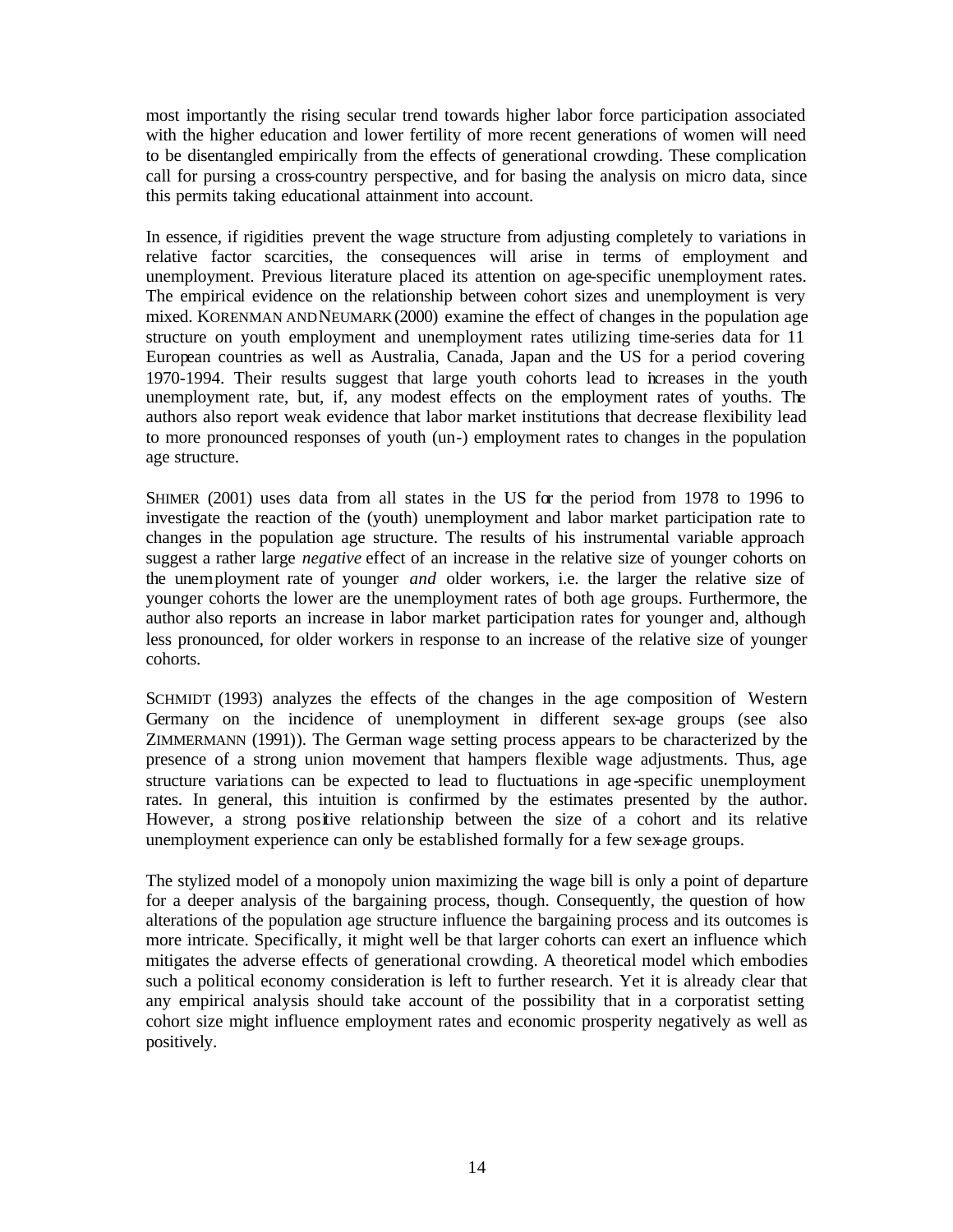#### *Human and Physical Capital Accumulation and Labor Supply*

Alterations of the age-earnings profile and on the income distribution across generations might have indirect effects through behavioral responses as well. For instance, such a shift in the income distribution in favor of younger cohorts might even provide an additional incentive for earlier retirement of older and for a larger labor market participation of younger workers. Furthermore, increased labor market participation of the young together with the improvement of their income position could then impinge upon reproductive behavior of these young people and induce a further decline in birth rates. The link between economic prosperity and fertility lies at the heart of population economics, but both theoretically and empirically this issue is far from resolved. Here we concentrate on educational attainment of the shrinking young generations and the accumulation of physical capital, leaving fertility decisions to further research.

The shift in the structure of the economically active population towards a higher share of older workers might impinge upon the level and structure of savings as well as the returns to stocks and bonds. Some observers attribute the substantial rise in US asset prices during the 1990s to the increased asset demand by baby boom cohorts entering their prime earning years. Consequently, asset prices are predicted to decline as soon as this population group reaches retirement age and begins to reduce its asset holdings. Theoretical models (see e.g. ABEL (2001)) support this view, but they also demonstrate that many and rather strong assumptions have to hold for this conclusion to be reliable. However, if such a relationship between the age structure of the population and asset returns exists, this might have an impact on the rate of return of investment and, therefore, via capital accumulation on growth, wages, and (un-) employment rates.

The existing empirical evidence on the relationship between the population age structure and asset prices is rather mixed. POTERBA (2001) analyzes the association between the age structure of the population and the returns to stocks and bonds in the US. Using age-wealth profiles from repeated cross-sections of the *Survey of Consumer Finances* for the period 1983–1995, he demonstrates that wealth rises sharply when households are in their thirties and forties but the decline is much less pronounced as soon as they enter retirement. Furthermore, this paper also analyzes time series data on the population structure and real returns on different financial assets for Canada, the United Kingdom and the United States. It does not find any robust evidence on the response of asset returns to changes in the population age structure. Therefore, one should be hesitant to predict large changes in asset values due to demographic change.

Hence, it is rather unlikely that the relative decline in labor supply due to population ageing will be compensated by a higher capital intensity in the production process (see BÖRSCH-SUPAN (2003)). Thus the growth in per-capita income will suffer, even though domestic capital may flow increasingly to more labor-abundant investment opportunities abroad. Therefore, to keep growth rates of aggregate output at their current levels, a higher human capital accumulation of younger cohorts is indispensable. Population ageing might act as an additional incentive for younger cohorts to invest in human capital, if the relative shift in labor supply results in a rise of young workers' wages, since for this age group the returns to education will increase. All other things equal, this should lead to higher human capital accumulation by the young. However, it is also conceivable that a shrinking labor force which reduces labor market competition might counterbalance this effect, so that the net impact of population ageing on the human capital acquisition of younger cohorts is ambiguous. Empirically, this phe nomenon is quite well researched for the United States (see e.g.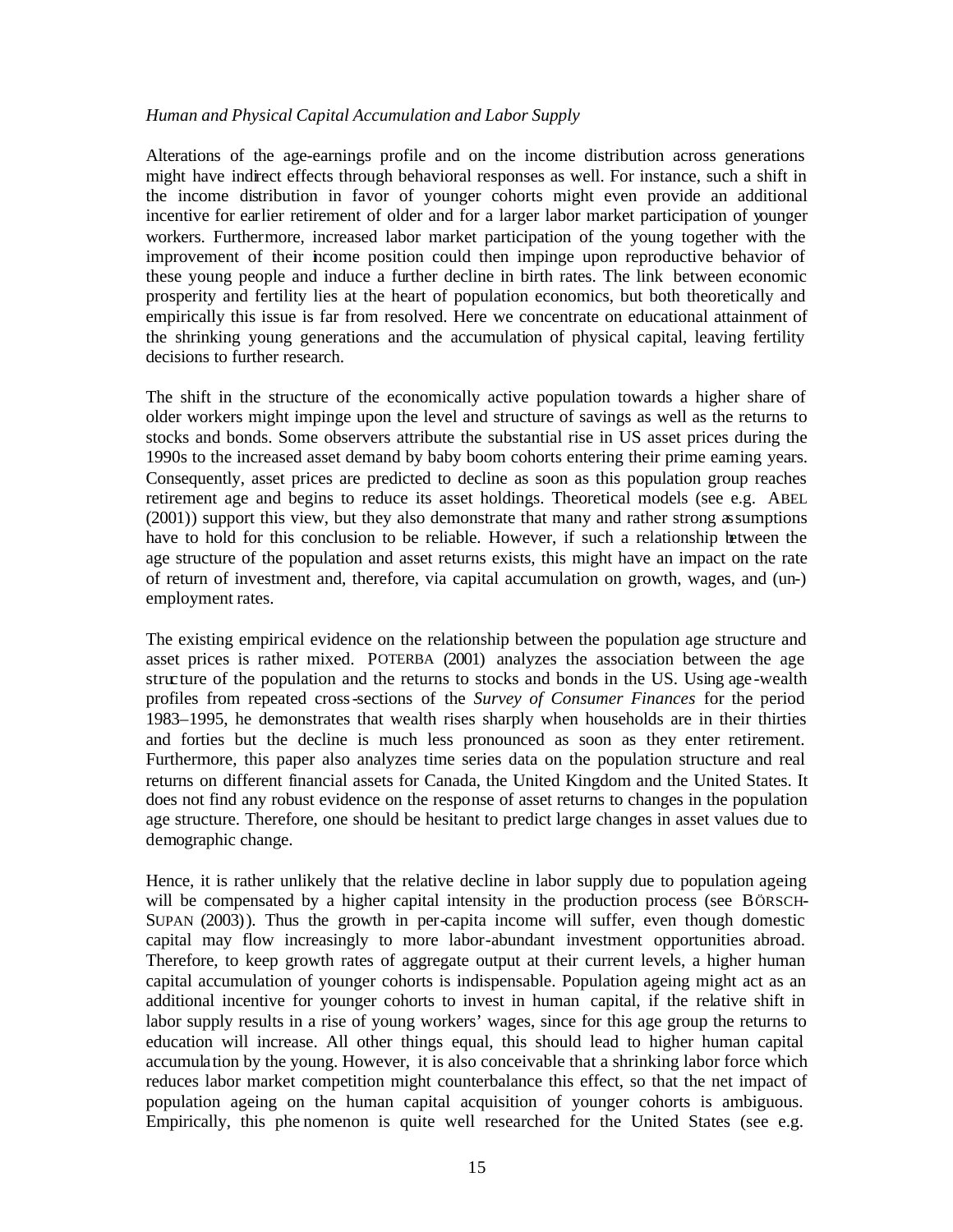CONNELLY (1986) , CONNELLY AND GOTTSCHALK (1995), and STAPLETON AND YOUNG (1988)). These studies demonstrate that due to the decline in the private returns to education in response to larger relative cohort sizes, the human capital accumulation of relatively large cohorts decreases.

FERTIG (2003b) analyzes this relationship for the case of Germany. Utilizing data for birth cohorts entering the German labor market during the 1980s and 1990s the author demonstrates that relative own cohort sizes display a negative impact on different indicators (highest schooling and highest professional degree) of human capital accumulation of younger workers in Germany. Furthermore, the structure of the cohorts with respect to the average educational attainment of the parent generation impinges upon these indic ators as well. However, there is also considerable heterogeneity in these effects for cohorts before and after the sharp drop in birth rates at the beginning of the 1970s. Therefore, this paper documents the intricate relationship between demographic change and human capital accumulation.

#### *The Organization of Work and the Structure of Product Demand*

During the ageing process across the life cycle individual physical ability might decline and human capital investments made in the past will gradually depreciate. Numerous empirical studies in the received literature document that there exists a robust and inversely u-shaped relationship between an individual's age and earnings and, thus, presumably productivity (see also our empirical application below). Thus, population ageing might also have a negative impact on aggregate productivity, since the productivity of older, more prevalent cohorts is vaning. This is exactly the idea of presuming stable life-cycle profiles of labor income.

We have seen above that life-cycle profiles might be twisted by relative scarcities when the age composition of the labor force changes. We have also argued that young generations can emphasize these changes by high investments into human capital. If the productivity decline of older workers cannot be offset by higher human capital accumulation of the young, then the ageing process might have a negative impact on an economy's output level, its growth rates and employment levels. BÖRSCH-SUPAN (2003) argues that this effect will be quantitatively less important for per-capita incomes than the massive rise of the old-age dependency ratio, though.

However, there might be alterations of these profiles which reflect more than the usual relative scarcity calculus. The negative impact of a large cohort size might be (partially) offset by the way higher labor market experience is rewarded as technological progress unfolds. Specifically, there might be factor-induced technical change (ACEMOGLU (2002)) in the sense that the productivity of experienced workers, then the more abundant factor, rises disproportionately. Consequently, the net effect of ageing on individual productivity is *a priori* not clear. An interesting, but up to now in the scientific literature mostly ignored issue is the extent to which firms are able to cope with this phenomenon by adequate measures of organizational change, inducing disproportionate increases of the productivity of more prevalent generations.

Finally, there might be an additional effect of population ageing on labor markets via changes in the level and structure of product demand due to a higher share of elderly in the population (see BÖRSCH-SUPAN (2003)). If during the process of ageing preferences for specific goods and services change, it is likely that the structure of employment across different sectors of the economy is affected by this phenomenon as well. This is certainly an even more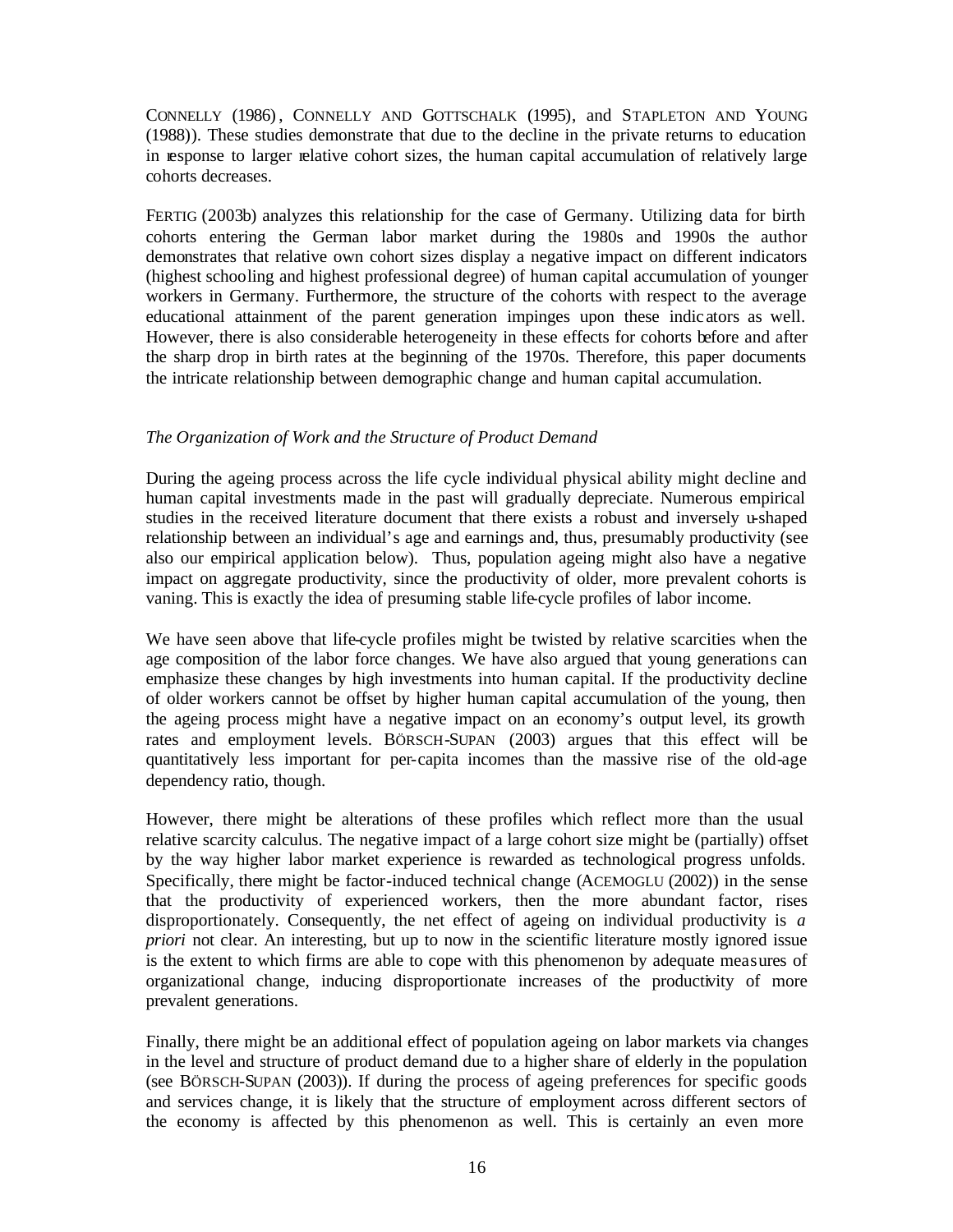predominant factor in rather closed economies. However, due to the similarities in the demographic change in almost all industrialized economies one would expect that open economies will be affected by changes in product demand as well.

From the above discussion it should have become transparent that the consequences of population ageing for European labor markets are not fully understood. Theoretical models deliver conflicting hypotheses on this phenomenon, especially regarding the impact of an ageing population on (un-) employment. The next section, therefore, presents some empirical evidence on the relationship between population ageing and the probability of being employed – i.e. for employment rates – for individuals living in the EU-countries.

### **4. Cohort Size and Unemployment – European Cross-Country Evidence**

In our empirical application, we utilize the 1999 wave of the *European Community Household Panel* (ECHP) for all EU-15 countries except Luxembourg<sup>3</sup>. We restrict the analysis to the economically active population, i.e. all 15-64 old individuals not being in school any longer. The dependent variable in our analysis is the individual employment status, taking the value of 1 if the individual is regularly employed (works 15 hours or more per week) and zero otherwise. We analyze this variable in a discrete choice framework (*Probit* model). In this endeavor, we jointly employ three different sets of explanatory variables: (i) individual characteristics, (ii) variables measuring the demographic change, and (iii) a full set of country indicators. **Table A.1** in the Appendix provides a brief description of all variables and **Table A.2** reports some descriptive statistics.

The first set of explanatory variables, i.e. individual characteristics, comprises the individ ual's gender, his/her level of educational attainment, and a variable indicating whether or not an individual has any chronic physical or mental health problem, illness or disability. This first subset of variables also includes the individual's age (in years). In our Probit regressions, we allow age and age squared to exert different effects for three different age groups. The first age group comprises young adults aged 15-29 years, the second group comprises the "prime earning years" 30-55, and the third age group contains all individuals older than 55 (i.e. 55- 64). For each of these employment-age profiles we would expect to find a concave, i.e. inversely u-shaped, relationship. This pattern is bound to reflect a large number of influences, among them the initially increasing and later declining individual productivity over the life cycle, as well as education, family formation, and retirement decisions. Overall, these variables are supposed to control for individual characteristics impinging upon individual employment chances in a pragmatic fashion.

The second subset of exploratory factors is measuring demographic change. This set contains the relative own cohort size and its square, measured as the share of individuals in each fiveyear age-brackets (i.e. 15-19, 20-24, …, 60-64) relative to the total population. These two variables are intended to capture the independent effect of belonging to a large or small cohort, given each individual's age. If wages do not (fully) respond to changes in cohort size, we will expect a negative relationship between the individual probability of being employed and the size of one's own cohort. If, on the other hand, political economy effects come into play, these relations might be more intricate.

 $3$ Luxembourg had to be dropped due to missing observations for one of our explanatory variables.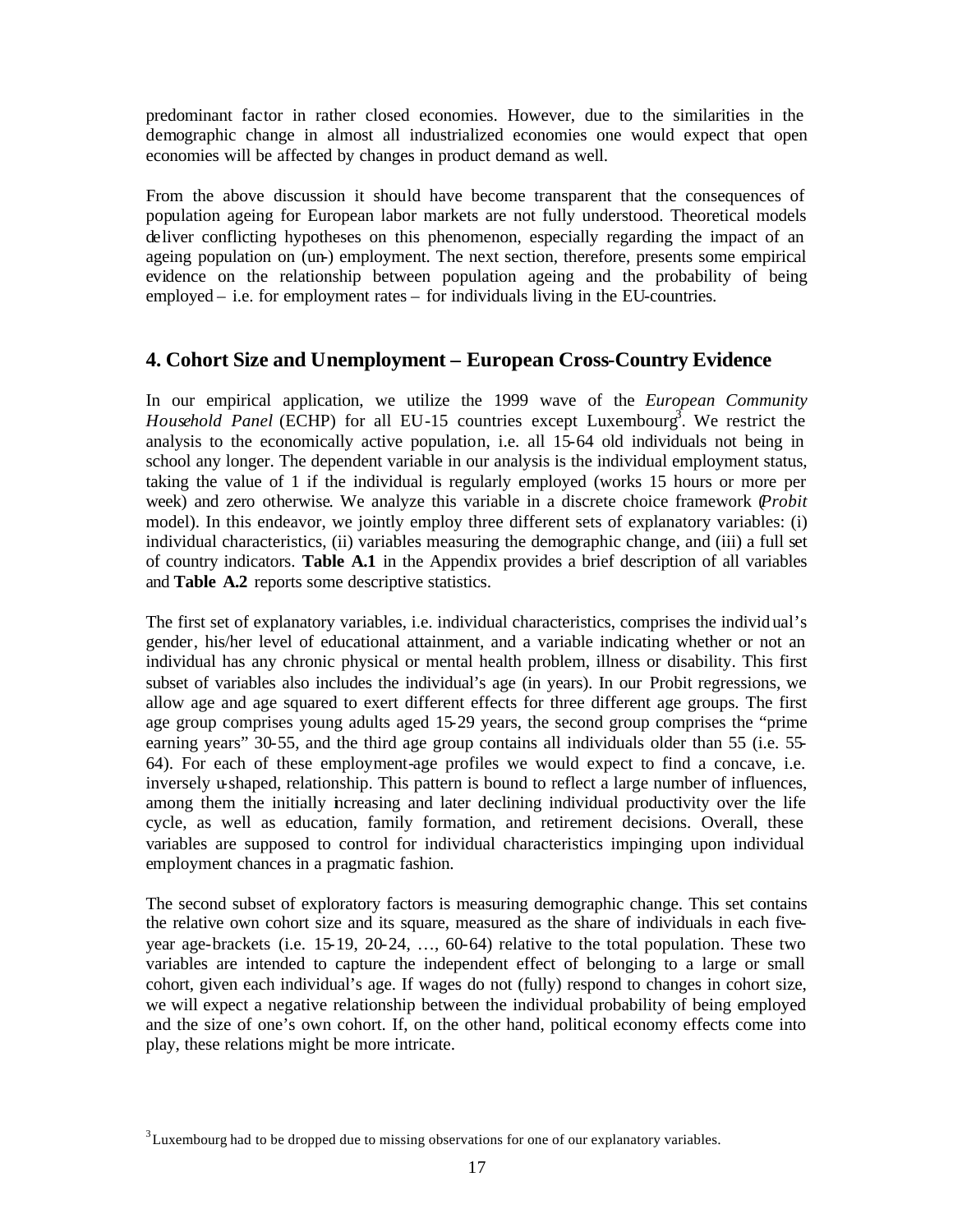Furthermore, this set of variables comprises the education structure of each individual's own cohort, measured as the share of highly educated individuals in each cohort. With this variable we intend to capture the effect on individuals of responses in a generation's average human capital accumulation to changes in its relative cohort size. Specifically, we expect human capital accumulation to counteract generational crowding. If the secular trend towards increasing education confounds the negative effects of cohort size, in particular for the baby boomers and the subsequent smaller birth cohorts, the separate inclusion of the educational stance of each cohort will allow the separate identification of cohort size effects.

Finally, our explanatory variables comprise a full set of country indicators acting as country fixed effects in our estimations. These country indicators are supposed to control for unobservable country-specific peculiarities which, on average, equally impinge upon the employment probability of all individuals living in this country. Among these countryspecific aspects, one might think of wage bargaining systems or behavioral differences in labor market participation. Since these variables are merely country-specific constants, their interpretation is difficult and we will abstain from placing any structural interpretation on their estimates. The only purpose of these variables is to prevent the estimates for all other variables from being contaminated by such country-specific idiosyncrasies.

**Table 3** reports the results of our *Probit* model for the full sample of 98,568 individuals and the results for a restricted sample of 48,172 men. This restricted analysis explicitly takes the differences in the labor market participation behavior between men and women into account. By isolating questions of participation from the impact of demographic change on individual employment probabilities, the restricted analysis portrays the effects of generational crowding for those workers with low labor supply elasticities.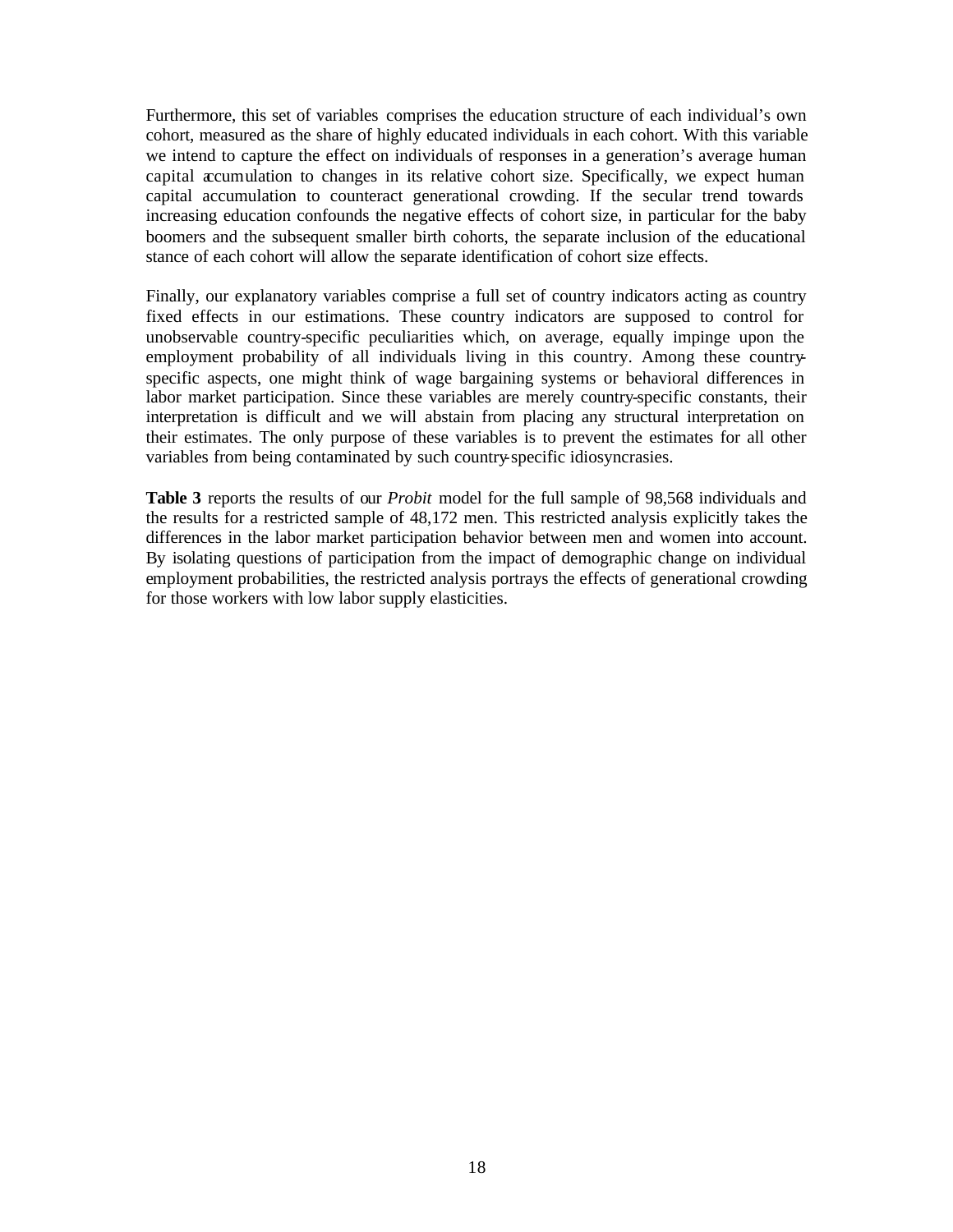|                                                               | Complete sample<br><b>Restricted sample - Men</b> |                     |                                           |                |  |
|---------------------------------------------------------------|---------------------------------------------------|---------------------|-------------------------------------------|----------------|--|
| <b>VARIABLE</b>                                               | <b>MARGINAL</b>                                   | <b>T-VALUE</b>      | <b>MARGINAL</b>                           | <b>T-VALUE</b> |  |
|                                                               | <b>EFFECT</b>                                     |                     | <b>EFFECT</b>                             |                |  |
|                                                               | <b>Individual characteristics:</b>                |                     |                                           |                |  |
| Age (at $24$ ) <sup>1</sup>                                   | 0.1175                                            | 39.29               | 0.1391                                    | 30.99          |  |
| Age (at $40$ ) <sup>1</sup>                                   | 0.0105                                            | 9.63                | 0.0122                                    | 6.99           |  |
| Age (at $60$ ) <sup>1</sup>                                   | $-0.1468$                                         | $-30.85$            | $-0.1605$                                 | $-24.41$       |  |
| Female                                                        | $-0.2690$                                         | $-80.80$            |                                           |                |  |
| Medium education                                              | $-0.1294$                                         | $-24.04$            | $-0.0702$                                 | $-10.47$       |  |
| Low Education                                                 | $-0.1782$                                         | $-35.45$            | $-0.0509$                                 | $-8.14$        |  |
| Disability                                                    | $-0.1721$                                         | $-38.21$            | $-0.2287$                                 | $-39.19$       |  |
|                                                               | Variables measuring demographic change:           |                     |                                           |                |  |
| Relative own cohort size                                      | 0.0410                                            | 5.80                | 0.0382                                    | 3.55           |  |
| (at sample mean, in $\%$ ) <sup>1</sup>                       |                                                   |                     |                                           |                |  |
| Share of highly educated                                      | 0.0022                                            | 8.16                | 0.1925                                    | 6.08           |  |
| in own cohort (in %)                                          |                                                   |                     |                                           |                |  |
|                                                               |                                                   |                     | Country indicators (base category is UK): |                |  |
| Germany                                                       | 0.0923                                            | 6.77                | 0.0739                                    | 4.79           |  |
| Denmark                                                       | 0.1678                                            | 12.42               | 0.0946                                    | 6.06           |  |
| The Netherlands                                               | 0.0919                                            | 5.71                | 0.0885                                    | 5.07           |  |
| Belgium                                                       | $-0.0207$                                         | $-1.59$             | $-0.0198$                                 | $-1.22$        |  |
| France                                                        | 0.0071                                            | 0.55                | $-0.0244$                                 | $-1.57$        |  |
| Ireland                                                       | 0.0543                                            | 3.62                | 0.0818                                    | 5.05           |  |
| Italy                                                         | $-0.0436$                                         | $-2.58$             | $-0.0214$                                 | $-1.07$        |  |
| Greece                                                        | 0.0022                                            | 0.14                | 0.0689                                    | 4.08           |  |
| Spain                                                         | $-0.0730$                                         | $-5.26$             | $-0.0090$                                 | $-0.55$        |  |
| Portugal                                                      | 0.1639                                            | 10.86               | 0.1215                                    | 7.45           |  |
| Austria                                                       | 0.1187                                            | 7.18                | 0.1033                                    | 5.89           |  |
| Finland                                                       | 0.0960                                            | 7.91                | 0.0408                                    | 2.81           |  |
| Sweden                                                        | 0.1415                                            | 11.49               | 0.0714                                    | 4.98           |  |
|                                                               |                                                   | <b>Diagnostics:</b> |                                           |                |  |
| Pseudo R-squared                                              | 0.21                                              |                     |                                           | 0.26           |  |
| Number of observations                                        | 48,172<br>98,568                                  |                     |                                           |                |  |
| Notes: 1: Specification contains the variable and its square. |                                                   |                     |                                           |                |  |

**Table 3:** Probit Estimation Results – Dependent Variable: Employed (yes/no)

For each of our explanatory variables we report marginal effects and their associated t-values. The marginal effects can be interpreted straightforwardly as the percentage -point change in the probability to be regularly employed in response to a unit-change in the respective explanatory variable, holding all other explanatory variables, including indicator variables, at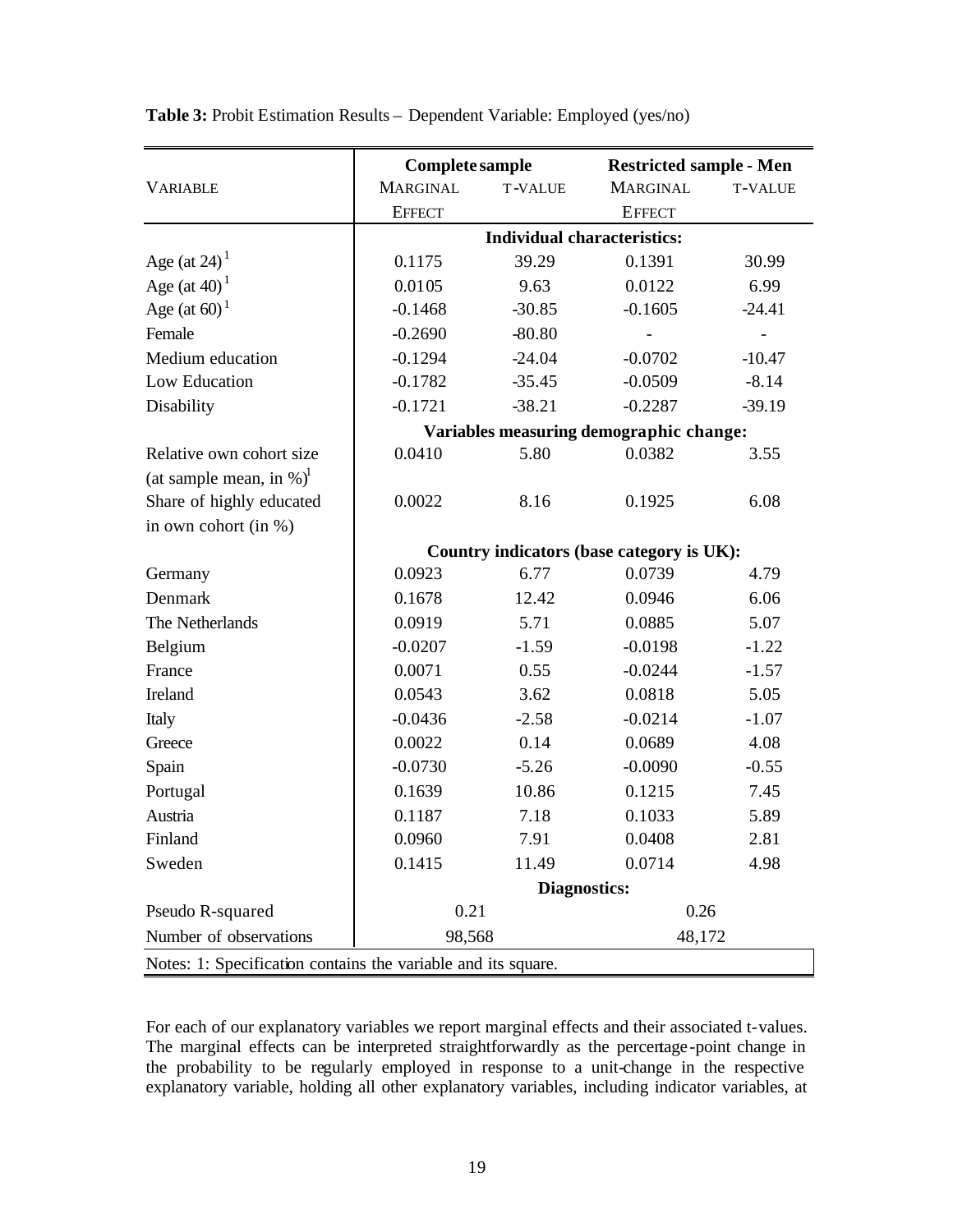their mean values<sup>4</sup>. The associated t-values provide an assessment of the statistical reliability of the estimated marginal effects, with t-values greater than  $1.96$  indicating statistically significant estimates at a 95% confidence level.

Before we address the issue of generational crowding, we briefly discuss our results regarding the included covariates. Throughout the EU women display considerably lower employment rates, with a point estimate of nearly 27 percentage points. Clearly, highly educated individuals are much more likely to be employed than individuals with medium or even low education. These discrepancies are less pronounced for men, providing an indication for the relevance of participation issues for the labor market behavior of women. Similarly, disabled men experience disproportionately low employment rates. This pattern is quite consistent with a voluntary withdrawal of women from the labor force in case of health problems.

Regarding the life-cycle profile of employment rates, our estimates indicate that an initial phase of increasing employment propensities – individuals finalizing their human capital investments and entering the labor market – is typically followed by a plateau phase of labor force participation and employment during core-age years and then by a pronounced decline in employment probabilities for the oldest age -group (55-64 years). This estimated life-cycle pattern is depicted graphically in **Figure 7** .





Our emphasis is on the variables measuring demographic change, reported in **Table 3**. Regarding the independent effect of cohort size, our estimation results differ considerably for different cohort sizes. While the marginal effect of increasing cohort size on employment propensities is strongly negative when cohort size is small, it increases with growing cohort

<sup>&</sup>lt;sup>4</sup> For the continuous regressors, such as cohort size or age, a unit-change is a percentage point or a year, respectively. For indicator variables, the corresponding unit-change is the hypothetical switch from zero to one.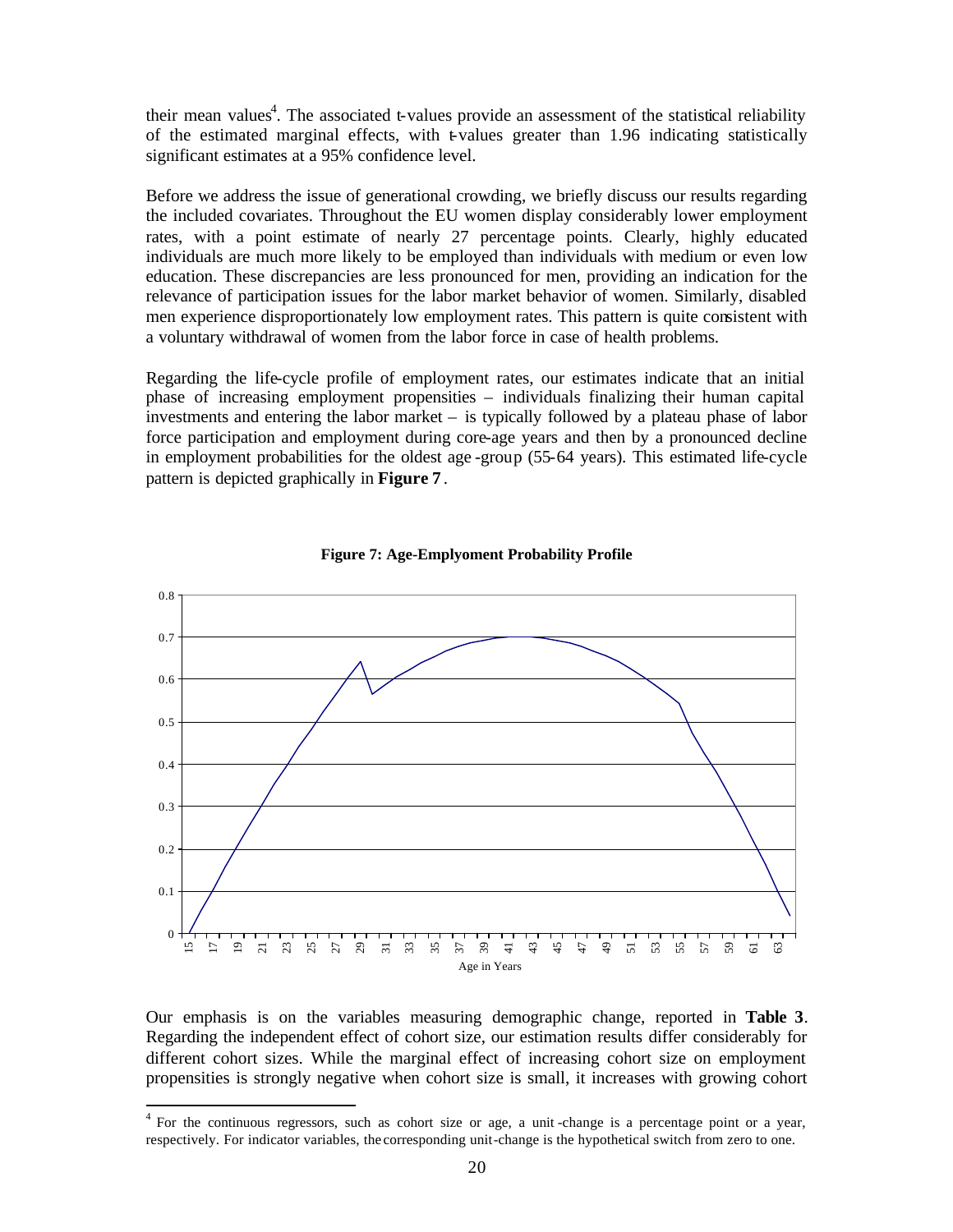size. At the mean cohort size (around 7%), the employment probability is rising by 0.04 percentage points for each 1 percentage point increase in cohort size (for the complete sample). Overall, the estimates suggest an u-shaped relationship between the individual employment probability and the size of one's own cohort.

Within our sample relative cohort sizes vary between 3.9% and 8.8%. **Figure 8** depicts the relationship between cohort sizes and employment probability for cohort sizes from 3.5% to 9%. This figure indicates that for small cohorts the employment probability is falling with increasing cohort size but for cohorts larger than approximately 6% of the total population it increases again. This, at first glance, rather striking result indicates that larger cohorts are able to exert enough influence or otherwise unfold activities to mitigate the negative labor market consequences of generational crowding. The precise nature of these processes will certainly present an interesting area for further research.



**Figure 8: Cohort Size-Employment Probability Profile**

Relative Cohort Size in Per Cent

If we had not controlled for the education structure of the cohort of each survey, respondent, our results regarding the effect of cohort size would have been –0.06 (marginal effect for complete sample <sup>5</sup>). Indeed, the educational structure of one's own cohort has a significant and positive impact on employment probabilities. A 1% increase in the share of highly educated individuals in one's own cohort increases the individual probability to be regularly employed by slightly more than 0.002%, all other things equal. This positive effect indicates that a change in the population age structure provides a motive for further human capital accumulation. This behavioral response then impinges upon individual employment probabilities.

 $<sup>5</sup>$  Full results for the specification without cohort structure are available from the authors upon request.</sup>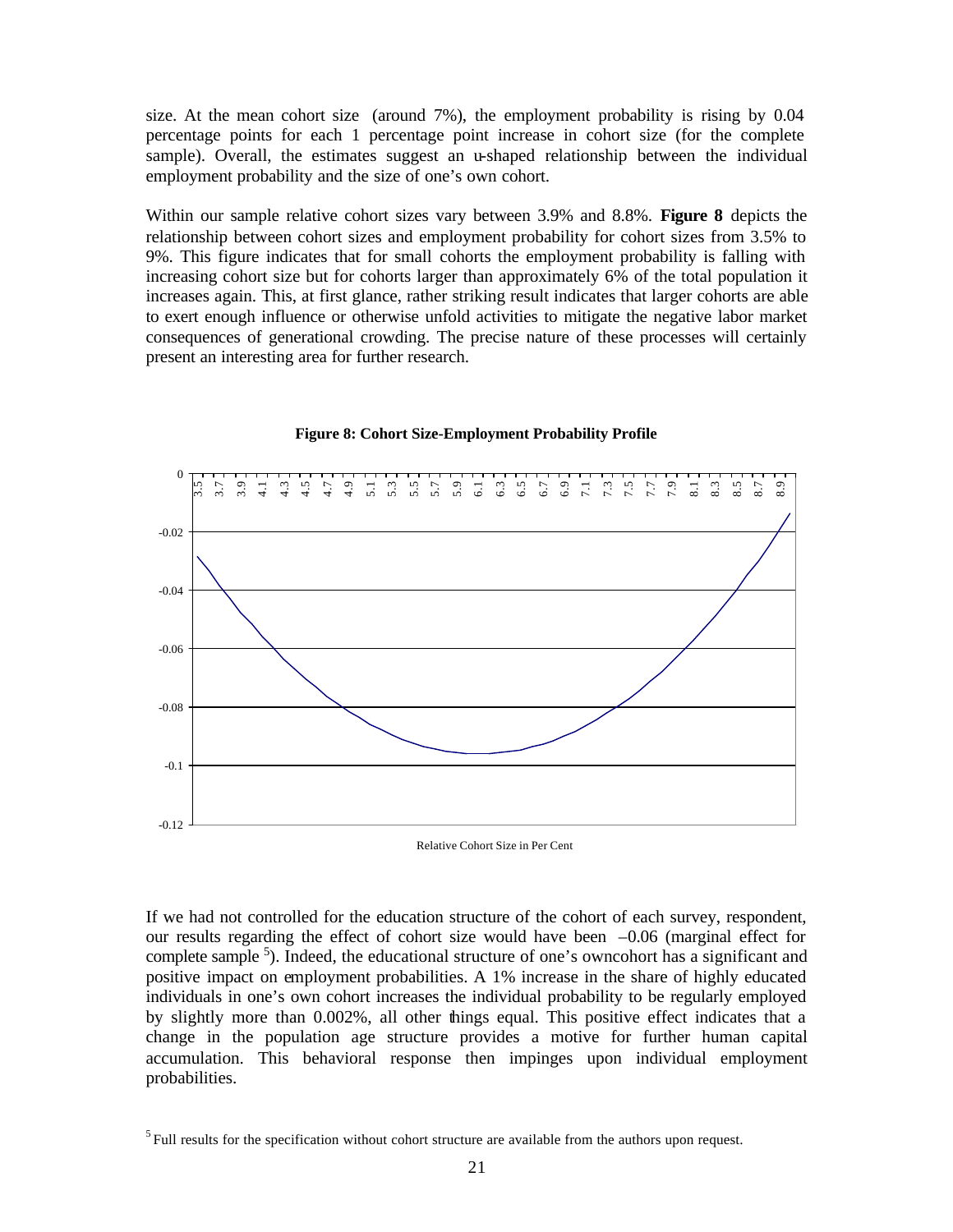### **5. Policy Options**

Changes in the population age structure have the potential to affect the economic prosperity of individuals considerably. Measured over the complete life cycle, members of large cohorts apparently tend to experience lower wages and incomes, and lower employment rates than small cohorts under otherwise identical circumstances. The available evidence suggest that small cohorts even tend to invest relatively intensively into human capital, and that the productivity of small cohorts might be lifted further by disproportionate complementary accumulation of physical capital. Viewed from this perspective, the secular trend to a significantly older, and shrinking society seems to entail serious advantages for subsequent generations.

Yet, this prediction is far from conveying the complete picture. A first reason of uncertainty lies in the nature and extent of technological progress. Throughout the modern era, subsequent generations have tended to experience considerably higher economic prosperity during their life times than their predecessors, as a consequence of the fast and steady accumulation of human knowledge. While this tendency has slowed down in recent decades, in lifetime perspective its effects benefit the baby boom generation of the 1960s in comparison to the smaller post-WWII generation. The nature of technological progress does not need to be neutral, though (see ACEMOGLU 2002). It is conceivable that many technological and organizational advances throughout the next decades might enhance the productivity of the large baby boom generation disproportionately, which is by then a generation of older workers.

Thus, the market itself might mitigate the disadvantages of generational crowding. A related phenomenon concerns questions of political economy. Particularly in the corporatist economies of continental Europe, we might expect large cohorts to experience relatively favorable outcomes, since they can influence the working of the market to their advantage. Our own empirical application provided evidence on employment rates which are consistent with this argument. In consequence, whether subsequent, smaller cohorts will indeed experience relative economic prosperity *because* of their scarcity, is quite uncertain.

The real problem for the smaller generations of the future are the intergenerational linkages that characterize every society. From the vantage point of aggregate welfare, it is the income per capita, not the income per worker which is of central interest. Indeed, current generations of workers have a vital interest in a high productivity of subsequent smaller generations – otherwise it will be difficult to sustain prosperity growth for the population as a whole, children, workers, and retirees alike. Needless to say, the informal, intra-family and institutionalized, anonymous forms of redistributing labor income lie at the heart of the issue. A high level of income taxes, for instance, might ensure that the disproportionately high income of young workers is partially translated into infrastructure and health services benefiting retirees.

The most direct way of intergenerational redistribution is the system providing old-age income security. In most European economies, it currently rests to a large extent on a pay-asyou-go idea, re-distributing income perpetually from the currently active generation to retirees, maintaining this principle from generation to generation. These systems' central parameter in times of rapid demographic change is certainly the replacement rate. A high replacement rate ties the income of retires generously to the income of workers, necessitating this generation to contribute a larger chunk of their product to the system when its population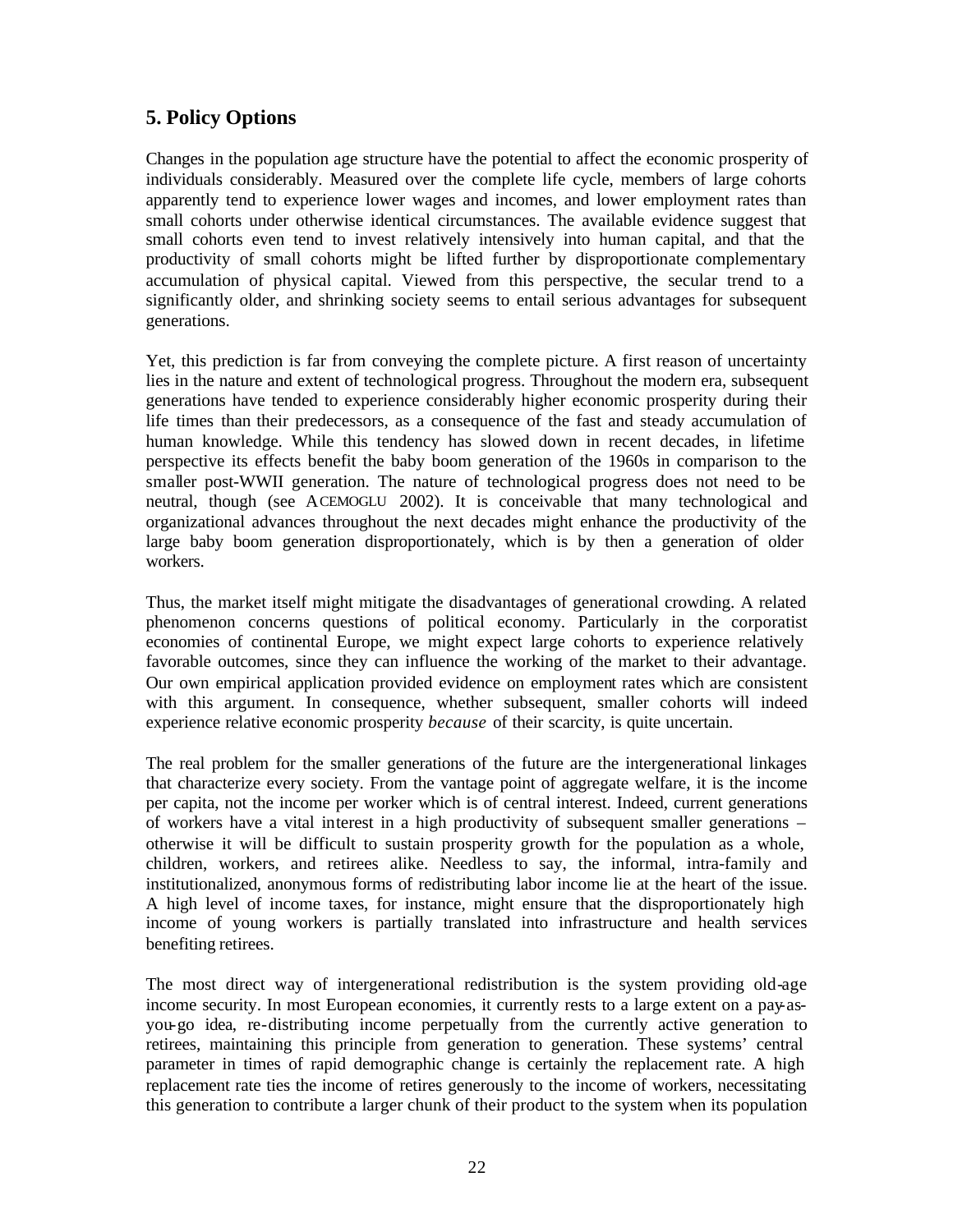share is small. This is exactly the root of the current political debate surrounding the pension system.

Yet, it has become clear in our discussion that the structure of labor market outcomes is affected in a similar fashion by institutional arrangements. A prime example is an ageearnings profile which historically is held stable intertemporally by the employer associations and unions in their overall wage bargain. More generally, a problem will typically arise whenever institutions are put into place with the current age structure in mind. When these institutions face different demographic circumstances, they are in danger of failing or – with the same outcome – lose their consensus support. This principle holds for systems of old-age security and labor market institutions alike.

Two types of – mutually non-exclusive – remedies can be employed to ward off the demographic challenge. One avenue might be to tackle the demographic change directly. A contentious and probably not extremely promising strategy is the implementation of programs intending to foster fertility. They are usually not too promising, because the incentives serious enough to alter this key decision in the lives of most adults would have to be quite generous. They are contentious, since they address the voluntary decisions of people, after all. At best, the desired alleviation of the demographic problems of social security will only arise in the long run, since societal preferences do only change slowly over time.

A similar strategy would be to take both the demographic change and current systems of oldage incomes security as given, but to ensure that labor force participations rates increase at the beginning and at the end of the workers' career. That is, spells of education should become shorter, perhaps by introducing education fees, raising cost awareness in publicly provided education systems. Also, early retirement programs should be abolished. To the contrary, the mandatory retirement age should be adjusted upward to reflect the rising life expectancies of more recent generations. Similarly, one could aim at an increasing labor ma rket participation of married women, by providing better and more widely available child care facilities, or by programs designed to facilitate a smoother return to the labor market after a phase of home production.

Finally, one might opt for more immigration to alter the age and skill structure of the population. It has been demonstrated conclusively (see e.g. BÖRSCH-SUPAN (2002)) that immigration provides a route for relieving the demographic pressure currently inflicting oldage security systems of the pay-as-you-go mold, but also that this does not provide a solution in the long run. Young adult immigrants quickly grow themselves from being a rejuvenating factor to being mature members of the population. This leaves their main demographic impetus to be their enhancing effects on future fertility (SCHMIDT (2000C)). Moreover, new contributors to the system today generate more obligations for the systems tomorrow, implying the need for a constant influx of young adult immigrants to make this alleviation strategy work. Thus, ultimately a reform of the systems of social security cannot be avoided.

The second avenue for policy would be to accept the demographic change, and to engage in reforms of those institutions which are under demographic pressure. Regarding the system of old-age security and other aspects of social security, this strategy would entail the implementation of more elements of self-sufficiency. Specifically, these systems should rest more heavily on funding  $-$  to the detriment of pay-as-you-go aspects. First steps in this direction have already been undertaken, for instance by recent reforms of the German pension system. Regarding the functioning of the labor market, it would be important to ensure that wages do increasingly reflect relative scarcities, before the large generation of baby boomers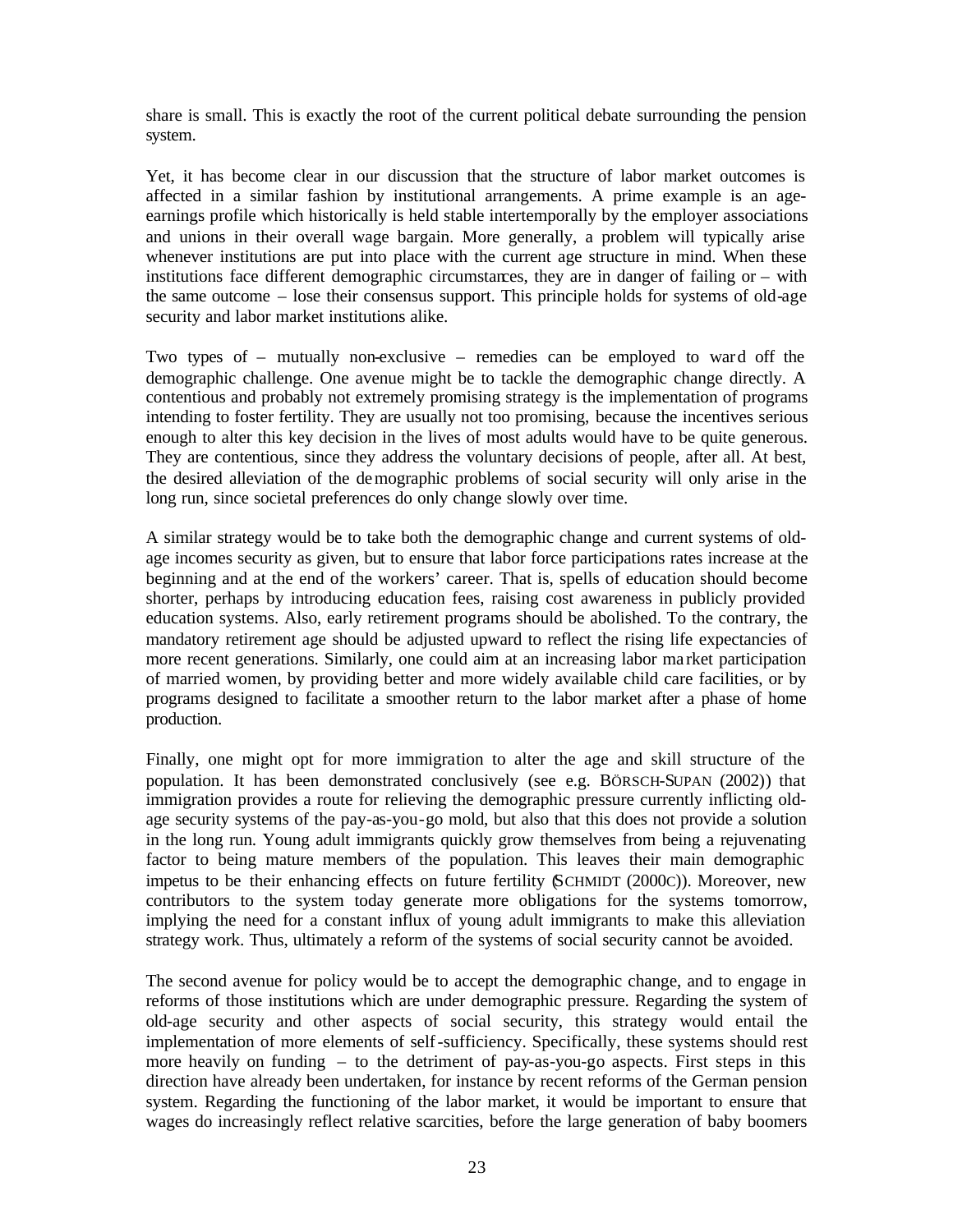enters the final decade of their working career. This move might well imply breaking a gerontocratic minimum wage cartel.

In any case, labor markets working more smoothly will be an important prerequisite for satisfactory aggregate growth. Another key aspect for coping successfully with an ageing population is certainly the provision of incentives for higher human capital accumulation. This also applies to older workers, which is difficult, since returns to education decrease with age. But it is particularly important for younger cohorts whose productivity necessarily carries overall economic growth. During the next decades, much will depend on the way that the large baby-boom generation manages to keep abreast of technological and organizational change. What will be needed in terms of social institutions are unions and labor courts embracing the idea of life-long learning and individual accountability, instead of defending mechanical seniority rules in wage setting and in hiring and layoff procedures.

While at the outset it is clear that these two major policy options might complement one another, it is far from obvious which of their elements are most promising. Indeed, many of the potential cures, spec ifically those accommodating current institutions to the changing age structure, might have repercussions on birth rates and might therefore counteract the original policy measure. Even measures aiming at increasing labor market flexibility, including decentralized wage bargaining procedures to make wages responding to shifts in labor supply, might entail potential repercussions on birth rates via increased income. Similarly, the provision of incentives for higher labor market participation of women might exert feedback effects on birth rates. Finally, it has been a clear, albeit disenchanting message from the literature on active labor market policies that the potential of qualification measures of active labor market policy is limited. Thus, since the effectiveness and efficiency of these policy options is far from being guaranteed, there is an urgent need for evaluation studies accompanying any introduction of such measures.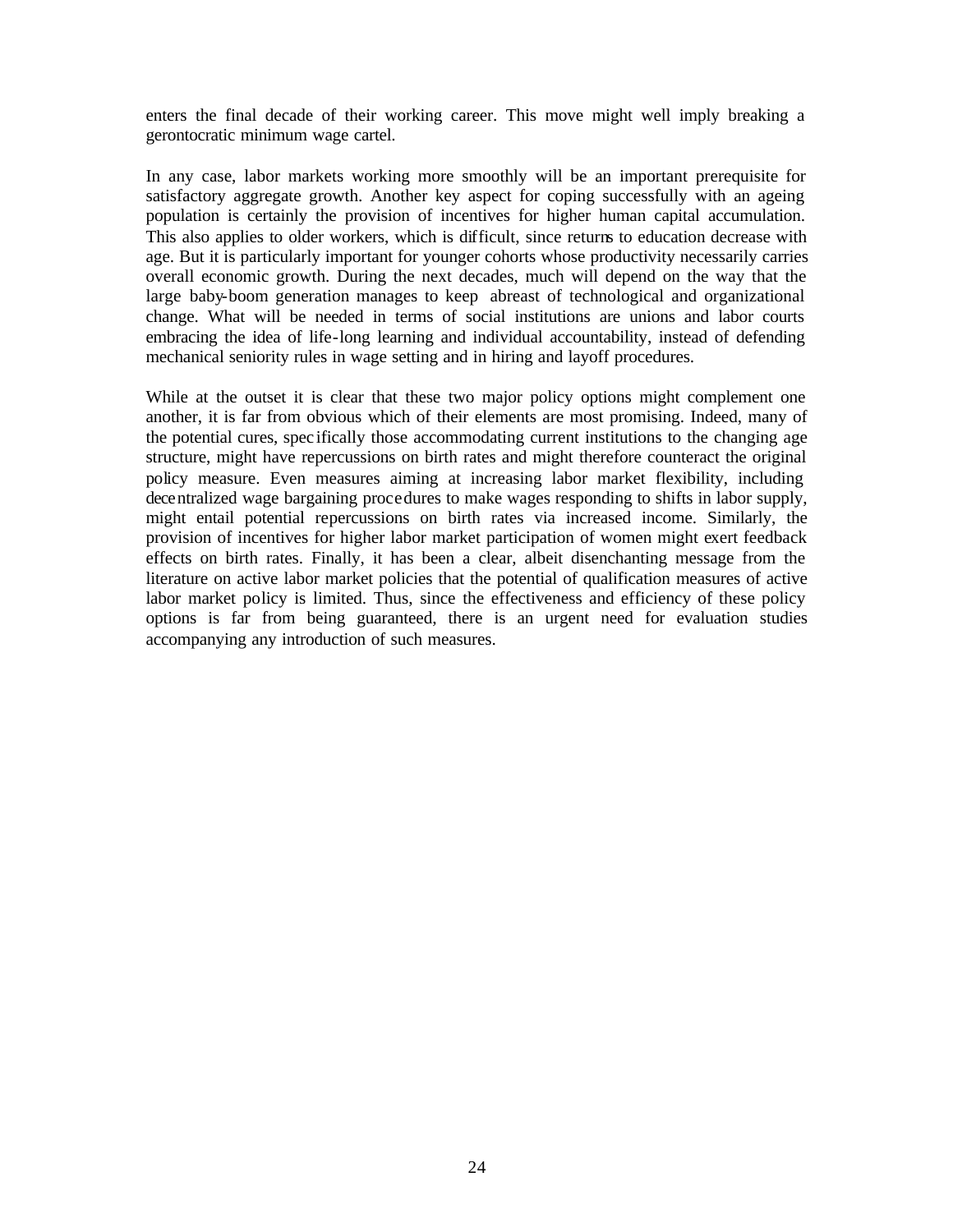### **References**

ABEL, ANDREW B. (2001), Will Bequests Attenuate the Predicted Meltdown in Stock Prices When Baby Boomers Retire? *The Review of Economics and Statistics*, **83**, 589-595.

ACEMOGLU, DARON (2002), Directed Technical Change. *Review of Economic Studies*, **69**, 781-809.

BLANCHARD, OLIVIER and JUSTIN WOLFERS (2000), The Role of Shocks and Institutions in the Rise of European Unemployment: The Aggregate Evidence. *Economic Journal*, **110**, C1- C33.

BOS, EDWARD , M.T. VU, E. MASSIAH and RUDOLFO A. BULATAO (1994), *World Population Projections, 1994-95 Edition: Estimates and Projections with Related Demographic Statistics.* Baltimore and London: Johns Hopkins University Press for the World Bank.

BÖRSCH-SUPAN, AXEL (1999), Demographie, Entwicklung und Stabilität der Sozialversicherung in Deutschland, *Allgemeines Statistisches Archiv,* **83**, 27-44.

BÖRSCH-SUPAN, AXEL (2002), Mehr Zuwanderung? Zur Rolle des Auslands bei der Stabilisierung der Gesetzlichen Rentenversicherung in Deutschland. Virtelsjahreshefte zur Wirtschaftsforschung, **71**, 187-198.

BÖRSCH-SUPAN, AXEL (2003), Labor Market Effects of Population Ageing. *Labour.* **17**, 5-44.

CALMFORS, LARS and JOHN DRIFFILL (1988), Bargaining Structure, Corporatism and Macroeconomic Performance, *Economic Policy,* **6**.

CONNELLY, RACHEL (1986) , A Framework for Analyzing the Impact of Cohort Size on Education and Earnings. *Journal of Human Resources*, **21**, 543-562.

CONNELLY, RACHEL and PETER GOTTSCHALK (1995), The Effect of Cohort Composition on Human Capital Accumulation across Generations. *Journal of Labor Economics*, **13**, 155-176.

CRAFTS, NICHOLAS and GIANNI TONIOLO (EDS.) (1996), *Economic Growth in Europe Since 1945*. Cambridge: Cambridge University Press.

DAHLBERG, SUSANNE and RUTH-AIDA NAHUM (2003), Cohort Effects on Earnings Profiles: Evidence from Sweden. *Mimeo.*, Uppsala University.

FERTIG , MICHAEL (2003a), Demographic Change, Labor Markets and the Enlargement of the EU – Opportunities and Challenges. In: BOS, I., W. KNOPPE und P. VAN DER GAAG (EDS.), *Sociale verkenningen Nr. 6 – Grenzen overschrijden* , Directie Onderzoek & Ontwikkeling.

FERTIG , MICHAEL (2003b), The Determinants of Human Capital Accumulation – Family Background, Cohort Size, Cohort Structure and Unemployment. *Mimeo.*, RWI-Essen

FREEMAN, RICHARD (1979), The Effects of Demographic Factors on Age-Earnings Profiles. *Journal of Human Resources*, **14**, 289-318.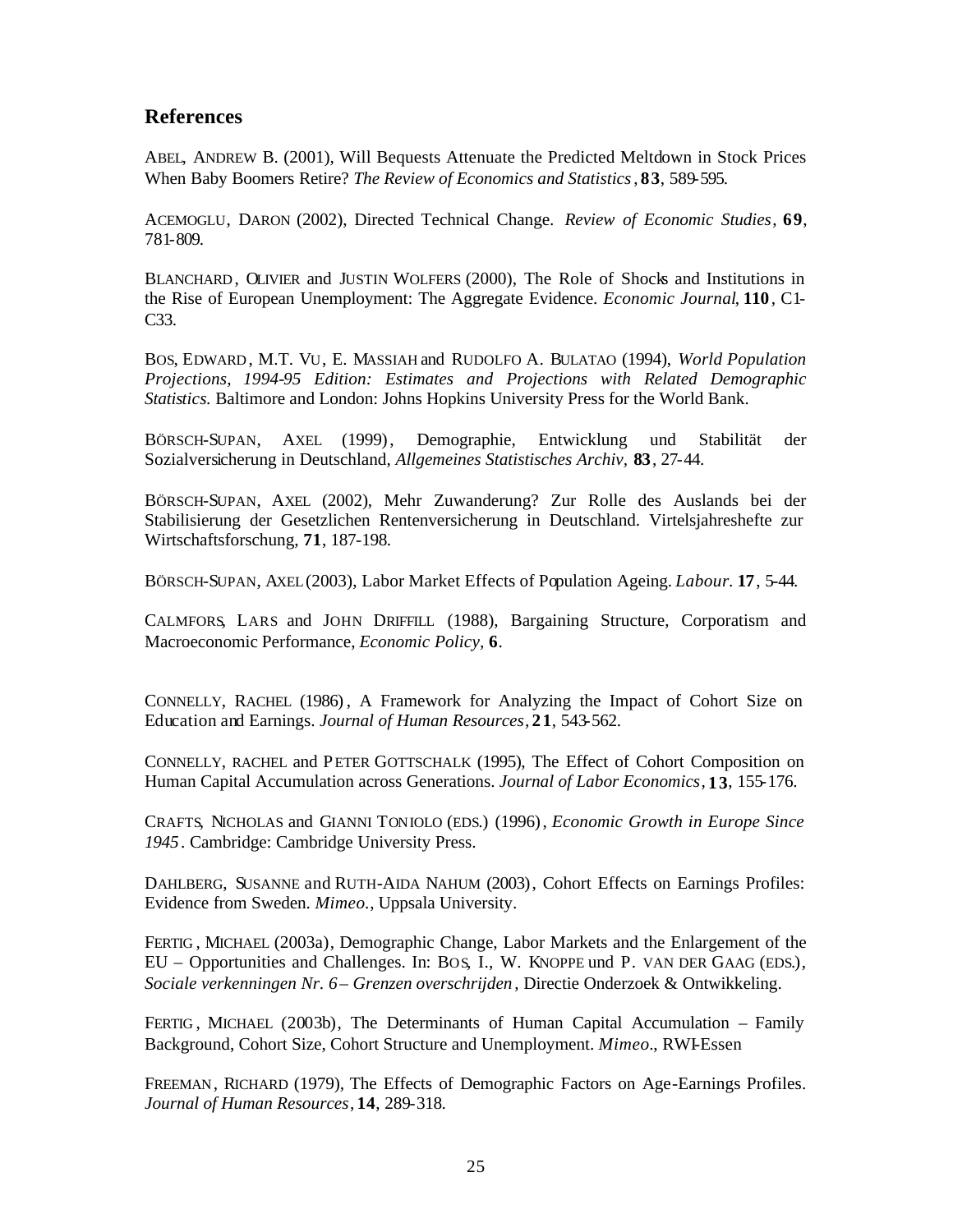KILLINGSWORTH, MARK R. and JAMES J. HECKMAN (1986), Female Labor Supply: A Survey. In: ASHENFELTER, ORLEY and RICHARD LAYARD (EDS.), *Handbook of Labor Economics,* **1**, 103-204.

KLEVMARKEN, ANDERS N. (1993) , Demographics and the Dynamics of Earnings. *Journal of Population Economics*, **6**, 105-122.

KLUVE, JOCHEN and CHRISTOPH M. SCHMIDT (2002), Can Training and Financial Incentives Combat European Unemployment? *Economic Policy*, **35**, 410-448.

KORENMAN, SANDERS and DAVID NEUMARK (2000), Cohort Crowding and Youth Labor Markets: A Cross-National Analysis. In: BLANCHFLOWER, DAVID G. and RICHARD B. FREEMAN (EDS.), *Youth Employment and Joblessness in Advanced Countries.* NBER Comparative Labor Market Series, Chicago and London: University of Chicago Press, 57- 105.

NICKELL, STEPHEN (1997), Unemployment and Labor Market Rigidities: Europe versus North America. *Journal of Economic Perspectives*, **11**, 55-74.

POTERBA, JAMES M. (2001), Demographic Structure and Asset Returns. *The Review of Economics and Statistics*, **83**, 565-584.

SCHMIDT, CHRISTOPH M. (1993), Ageing and Unemployment. In: JOHNSON, PAUL and KLAUS F. ZIMMERMANN (EDS.), *Labour Markets in an Ageing Europe.* Cambridge: Cambridge Univ. Press, 216-252.

SCHMIDT, CHRISTOPH M. (1996), Cohort Sizes and Unemployment: Lessons for Poland. In: LEHMANN, HARTMUT and JONATHAN WADSWORTH (EDS.) *Labour Markets by Design? Labour Market Policies and Creative Use of Household Surveys in Transition Economics*. München: Weltforum-Verlag, 126-154.

SCHMIDT, CHRISTOPH M. (2000a), The Heterogeneity and Cyclical Sensitivity of Unemployment: An Exploration of German Labor Market Flows, *ifo Studies*, **46**, 73-98.

SCHMIDT, CHRISTOPH M. (2000b), Persistence and the German Unemployment Problem: Empirical Evidence on German Labor Market Flows, *Economie et Statistique*, **332-333**, 2000- 2/3, 83-95.

SCHMIDT, CHRISTOPH M. (2000c), Reconstructing Germany: The Demographic Impact of Immigration During the Post-War Era. *Mimeo.*, University of Heidelberg.

SCHMIDT, CHRISTOPH M., KLAUS F. ZIMMERMANN, MICHAEL FERTIG and JOCHEN KLUVE (2001), *Perspektiven der Arbeitsmarktpolitik – Internationaler Vergleich und Empfehlungen für Deutschland*. Berlin/ Heidelberg: Springer-Verlag.

SHIMER, ROBERT (2001), The Impact of Young Workers on the Aggregate Labor Market. *Quarterly Journal of Economics*, **116** , 969-1007.

STAPLETON, DAVID and DOUGLAS YOUNG (1988), Educational Attainment and Cohort Size. *Journal of Labor Economics*, **6**, 330-361.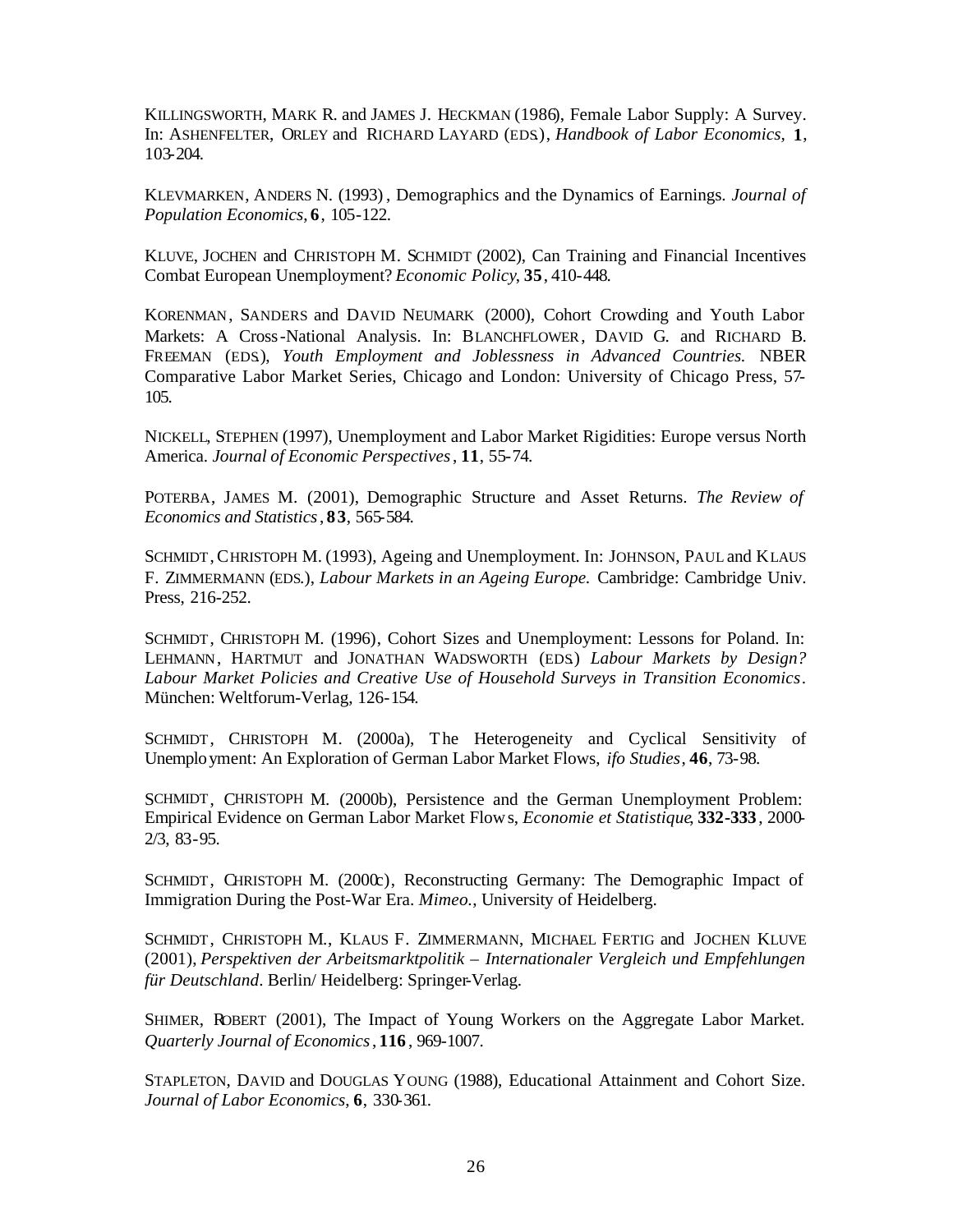WELCH, FINIS R. (1979), Effects of Cohort Size on Earnings: The Baby Boom Babies' Financial Bust. *Journal of Political Economy*, **87**, 65-97.

WRIGHT, ROBERT E. (1991), Cohort Size and Earnings in Great Britain. *Journal of Population Economics*, **4**, 295-305.

WORLD BANK (1999),*World Development Indicators*, Washington, D.C.

ZIMMERMANN, KLAUS F. (1991), Ageing and the Labor Market. *Journal of Population Economics*, **4**, 177-200.

ZIMMERMANN, KLAUS F., THOMAS K. BAUER, HOLGER BONIN, RENE FAHR and HOLGER HINTE (2002), *Arbeitskräftebedarf bei hoher Arbeitslosigkeit – Ein ökonomisches Zuwanderungskonzept für Deutschland* . Berlin/Heidelberg: Springer-Verlag.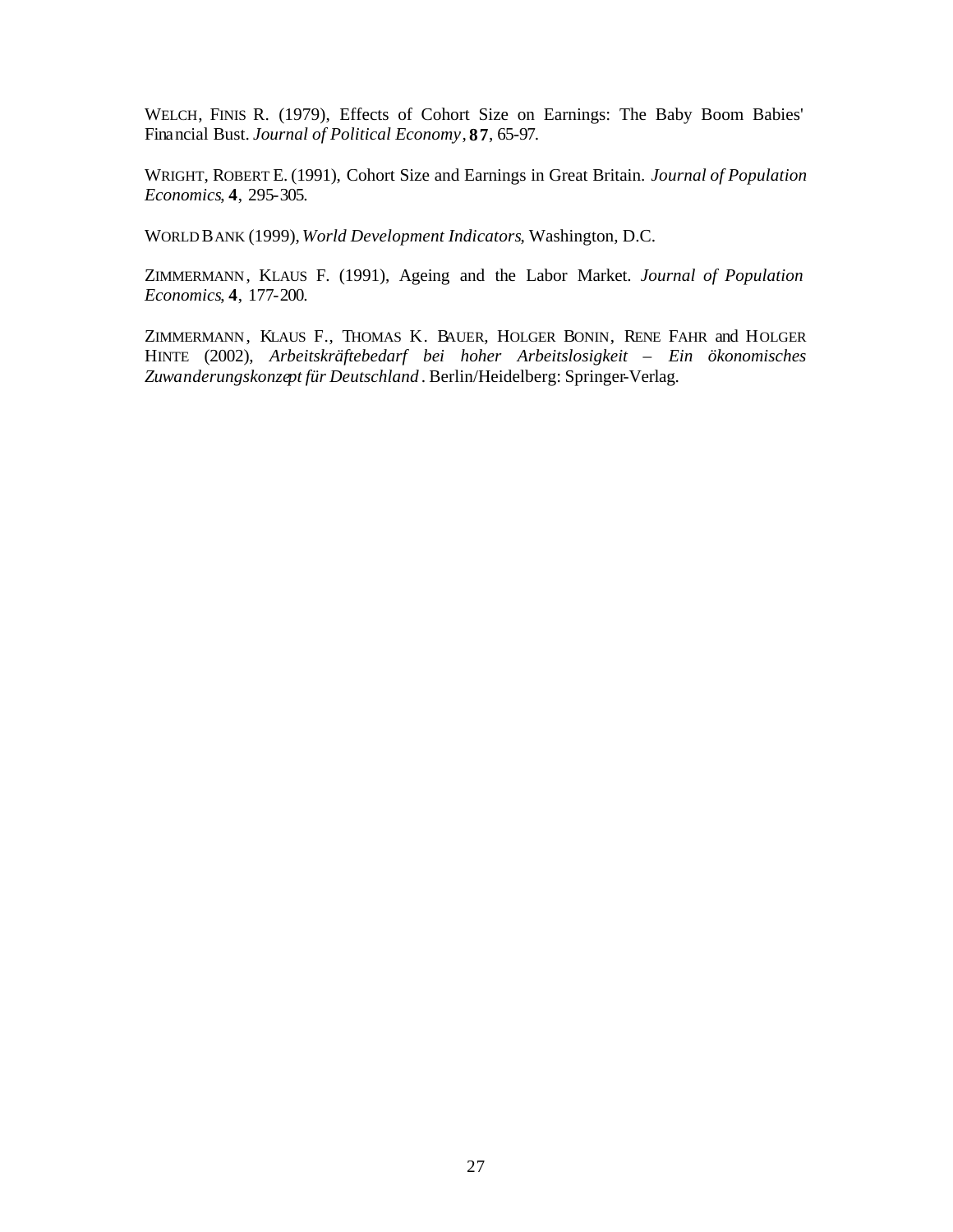## **Appendix**

| <b>VARIABLE</b>                    | <b>DESCRIPTION</b>                                                                                |  |  |
|------------------------------------|---------------------------------------------------------------------------------------------------|--|--|
|                                    | Dependent variable:                                                                               |  |  |
| Employed                           | 1 if individual is regularly employed (15+ hours per week);                                       |  |  |
|                                    | 0 otherwise                                                                                       |  |  |
|                                    | <b>Individual charac teristics:</b>                                                               |  |  |
| Age in age group below 30          | Age of individual in years, if the individual is younger than 30                                  |  |  |
|                                    | Age squared in age group below 30 Squared age of individual, if the individual is younger than 30 |  |  |
| Age in age group 30-55             | Age of individual in years, if the individual is 30-55 years of age                               |  |  |
| Age squared in age group 30-55     | Squared age of individual, if the individual is 30-55 years of age                                |  |  |
| Age in age group above 55          | Age of individual in years, if the individual is older than 55                                    |  |  |
|                                    | Age squared in age group above 55 Squared age of individual, if the individual is older than 55   |  |  |
| Female                             | 1 if individual is female; 0 otherwise                                                            |  |  |
| Medium education                   | 1 if individual has a medium education degree, i.e. second stage of                               |  |  |
|                                    | secondary education (ISCED 3); 0 otherwise                                                        |  |  |
| Low Education                      | 1 if individual has a low education degree, i.e. less than second                                 |  |  |
|                                    | stage of secondary education (ISCED 0-2); 0 otherwise                                             |  |  |
| Disability                         | 1 if individual is has any chronic physical or mental health problem,                             |  |  |
|                                    | illness or disability.; 0 otherwise                                                               |  |  |
|                                    | Variables measuring demographic change:                                                           |  |  |
| Relative own cohort size           | Relative size of individual's cohort in per cent                                                  |  |  |
| Relative own cohort size squared   | Squared relative size of individual's cohort                                                      |  |  |
| Share of highly educated in cohort | Share of highly educated individuals in own cohort in per cent                                    |  |  |
|                                    | <b>Country indicators:</b>                                                                        |  |  |
| UK                                 | 1 if individual lives in the United Kingdom; 0 otherwise                                          |  |  |
| Germany                            | 1 if individual lives in Germany; 0 otherwise                                                     |  |  |
| Denmark                            | 1 if individual lives in Denmark; 0 otherwise                                                     |  |  |
| The Netherlands                    | 1 if individual lives in The Netherlands; 0 otherwise                                             |  |  |
| Belgium                            | 1 if individual lives in Belgium; 0 otherwise                                                     |  |  |
| France                             | 1 if individual lives in France; 0 otherwise                                                      |  |  |
| Ireland                            | 1 if individual lives in Ireland; 0 otherwise                                                     |  |  |
| Italy                              | 1 if individual lives in Italy; 0 otherwise                                                       |  |  |
| Greece                             | 1 if individual lives in Greece; 0 otherwise                                                      |  |  |
| Spain                              | 1 if individual lives in Spain; 0 otherwise                                                       |  |  |
| Portugal                           | 1 if individual lives in Portugal; 0 otherwise                                                    |  |  |
| Austria                            | 1 if individual lives in Austria; 0 otherwise                                                     |  |  |
| Finland                            | 1 if individual lives in Finland; 0 otherwise                                                     |  |  |
| Sweden                             | 1 if individual lives in Sweden; 0 otherwise                                                      |  |  |

**Table A.1**: Description of variables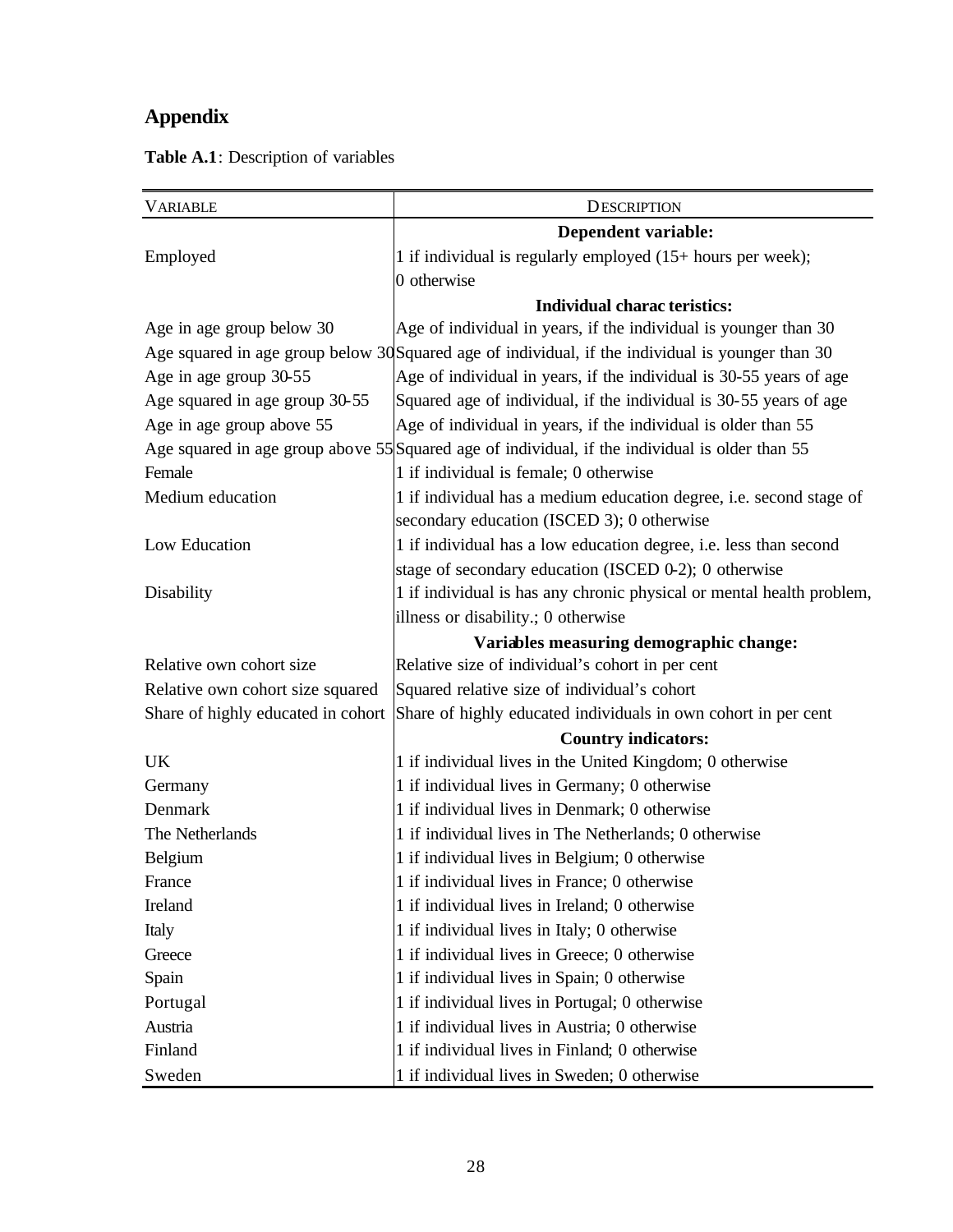|                                    |                                         | <b>Complete sample</b>             | <b>Restricted sample - Men</b> |                  |  |
|------------------------------------|-----------------------------------------|------------------------------------|--------------------------------|------------------|--|
| <b>VARIABLE</b>                    | <b>MEAN</b>                             | STANDARD-                          | <b>MEAN</b>                    | STANDARD-        |  |
|                                    |                                         | <b>DEVIATION</b>                   |                                | <b>DEVIATION</b> |  |
|                                    |                                         | Dependent variable:                |                                |                  |  |
| Employed                           | 0.629                                   | 0.483                              | 0.744                          | 0.436            |  |
|                                    |                                         | <b>Individual characteristics:</b> |                                |                  |  |
| Age in age group below 30          | 6.580                                   | 10.623                             | 6.645                          | 10.652           |  |
| Age squared in age group below 30  | 156.147                                 | 264.464                            | 157.611                        | 265.186          |  |
| Age in age group 30-55             | 23.950                                  | 21.571                             | 23.870                         | 21.558           |  |
| Age squared in age group 30-55     | 1038.878                                | 1020.957                           | 1034.535                       | 1019.714         |  |
| Age in age group above 55          | 8.749                                   | 21.188                             | 8.644                          | 21.076           |  |
| Age squared in age group above 55  | 525.451                                 | 1276.645                           | 518.931                        | 1269.245         |  |
| Female                             | 0.511                                   | 0.500                              |                                |                  |  |
| Medium education                   | 0.318                                   | 0.466                              | 0.320                          | 0.467            |  |
| Low Education                      | 0.474                                   | 0.499                              | 0.472                          | 0.499            |  |
| Disability                         | 0.199                                   | 0.399                              | 0.190                          | 0.392            |  |
|                                    | Variables measuring demographic change: |                                    |                                |                  |  |
| Relative own cohort size           | 6.878                                   | 1.027                              | 6.886                          | 1.027            |  |
| Relative own cohort size squared   | 48.359                                  | 13.852                             | 48.477                         | 13.875           |  |
| Share of highly educated in cohort | 20.97                                   | 16.70                              | 20.86                          | 16.51            |  |
|                                    |                                         | <b>Country indicators:</b>         |                                |                  |  |
| <b>UK</b>                          | 0.072                                   | 0.258                              | 0.068                          | 0.252            |  |
| Germany                            | 0.098                                   | 0.297                              | 0.098                          | 0.298            |  |
| Denmark                            | 0.034                                   | 0.181                              | 0.034                          | 0.181            |  |
| The Netherlands                    | 0.075                                   | 0.264                              | 0.073                          | 0.260            |  |
| Belgium                            | 0.040                                   | 0.196                              | 0.039                          | 0.193            |  |
| France                             | 0.085                                   | 0.279                              | 0.085                          | 0.279            |  |
| Ireland                            | 0.045                                   | 0.207                              | 0.046                          | 0.210            |  |
| Italy                              | 0.128                                   | 0.335                              | 0.130                          | 0.337            |  |
| Greece                             | 0.072                                   | 0.258                              | 0.071                          | 0.257            |  |
| Spain                              | 0.104                                   | 0.305                              | 0.105                          | 0.306            |  |
| Portugal                           | 0.087                                   | 0.282                              | 0.087                          | 0.282            |  |
| Austria                            | 0.050                                   | 0.219                              | 0.051                          | 0.220            |  |
| Finland                            | 0.063                                   | 0.242                              | 0.064                          | 0.244            |  |
| Sweden                             | 0.047                                   | 0.212                              | 0.048                          | 0.215            |  |
| Number of observations             | 98,568<br>48,172                        |                                    |                                |                  |  |

**Table A.2**: Summary statistics